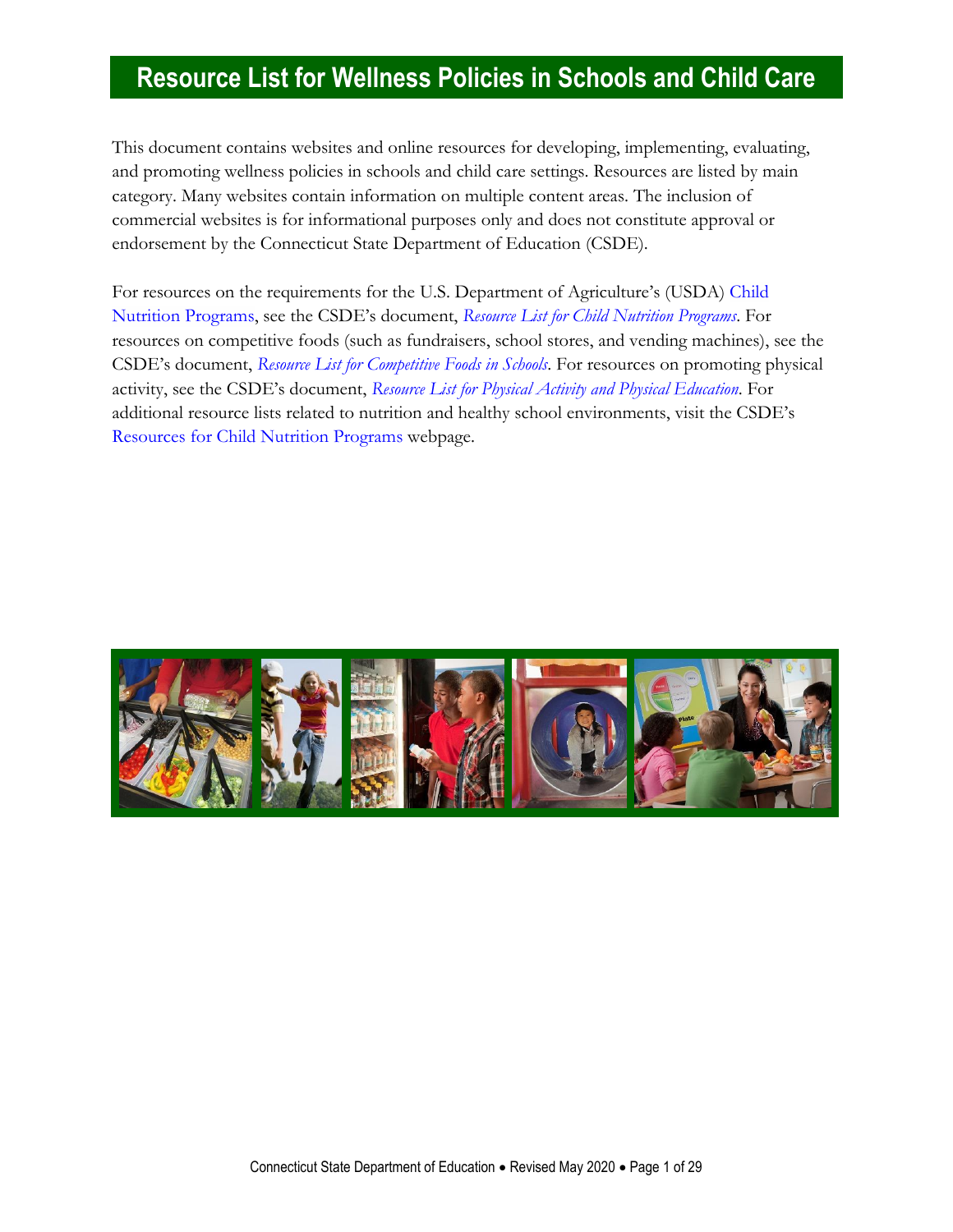### Contents

Quick search tips: Click on the blue titles above to go directly to each section. Search for key words using the "Find" option in the PDF toolbar, or go to "Edit" then "Find."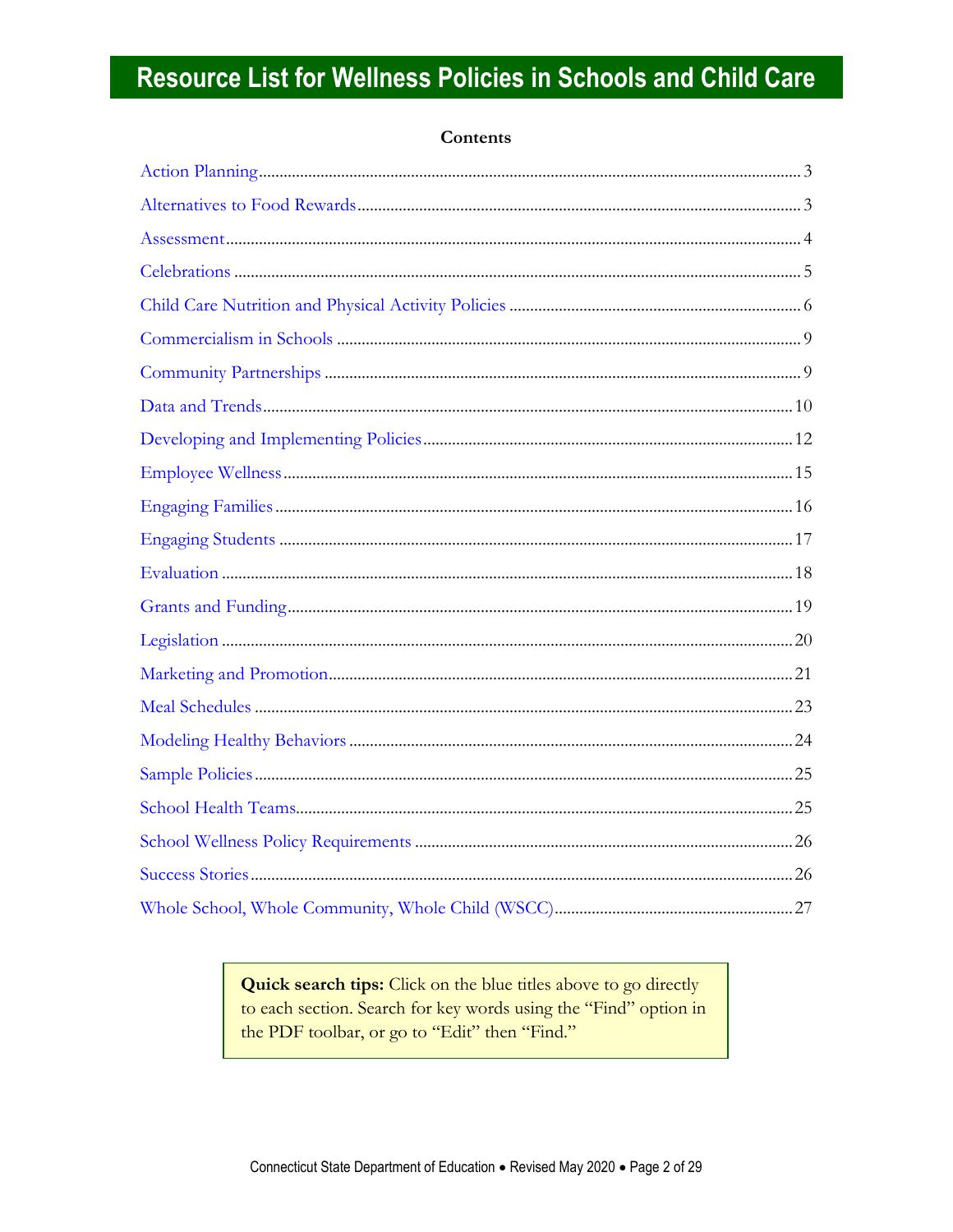#### <span id="page-2-0"></span>**Action Planning**

- Action Planning Form for Child Care Policies (CSDE): <https://portal.ct.gov/-/media/SDE/Nutrition/CACFP/CCPolicy/CACFPactionplan.pdf>
- Action Planning Form for Child Care Policies: Sample for Increasing Whole Grains: [https://portal.ct.gov/-](https://portal.ct.gov/-/media/SDE/Nutrition/CACFP/CCPolicy/CACFPactionplansample.pdf) [/media/SDE/Nutrition/CACFP/CCPolicy/CACFPactionplansample.pdf](https://portal.ct.gov/-/media/SDE/Nutrition/CACFP/CCPolicy/CACFPactionplansample.pdf)
- Developing an Action Plan, Section 4 of The Active Communities Tool Action Planning Guide (Centers for Disease Control and Prevention): [https://www.cdc.gov/physicalactivity/community-strategies/active-communities](https://www.cdc.gov/physicalactivity/community-strategies/active-communities-tool/pdf/active-communities-toolkit-action-planning-guide-508.pdf#page=10)[tool/pdf/active-communities-toolkit-action-planning-guide-508.pdf#page=10](https://www.cdc.gov/physicalactivity/community-strategies/active-communities-tool/pdf/active-communities-toolkit-action-planning-guide-508.pdf#page=10)
- Make an Action Plan (The Nemours Foundation): <https://healthykidshealthyfuture.org/learn-more/quiz/action-plan/>
- Sample Sustainable Food Action Plan (Eco-Schools USA): [https://www.nwf.org/-](https://www.nwf.org/-/media/PDFs/Eco-schools/Sustainable-Food_Action-Plan.ashx?la=en&hash=1EB3EB0C77BBB90F89BE0E6ADB7BBC7BB6853349) [/media/PDFs/Eco-schools/Sustainable-Food\\_Action-](https://www.nwf.org/-/media/PDFs/Eco-schools/Sustainable-Food_Action-Plan.ashx?la=en&hash=1EB3EB0C77BBB90F89BE0E6ADB7BBC7BB6853349)[Plan.ashx?la=en&hash=1EB3EB0C77BBB90F89BE0E6ADB7BBC7BB6853349](https://www.nwf.org/-/media/PDFs/Eco-schools/Sustainable-Food_Action-Plan.ashx?la=en&hash=1EB3EB0C77BBB90F89BE0E6ADB7BBC7BB6853349)
- School Nutrition S.T.A.R. Program Action Plan (ICN): <https://theicn.org/resources/850/s-t-a-r/109439/star-other-action-plan.pdf>
- Schools As Nutrition Hubs: Afterschool Meal Program Action Planning Template (School Nutrition Foundation): [https://schoolnutrition.org/uploadedFiles/Resources\\_and\\_Research/Operations/Supper-](https://schoolnutrition.org/uploadedFiles/Resources_and_Research/Operations/Supper-Action-Plan.pdf)[Action-Plan.pdf](https://schoolnutrition.org/uploadedFiles/Resources_and_Research/Operations/Supper-Action-Plan.pdf)
- Team Action Plan Template (Centers for Disease Control and Prevention): [https://www.cdc.gov/healthyschools/tths/fus\\_team-action-plan-template-508.pdf](https://www.cdc.gov/healthyschools/tths/fus_team-action-plan-template-508.pdf)

#### <span id="page-2-1"></span>**Alternatives to Food Rewards**

- Alternatives to Food as Reward: Promoting a Healthy School Environment (CSDE): <https://portal.ct.gov/-/media/SDE/Nutrition/Resources/FoodRewards.pdf>
- Alternatives to Using Food as a Reward (Michigan State University Extension): <https://healthymeals.fns.usda.gov/hsmrs/Michigan/foodrewards.pdf>
- Constructive Classroom Rewards: Promoting Good Habits While Protecting Children's Health (Center for Science in the Public Interest): [https://cspinet.org/resource/constructive](https://cspinet.org/resource/constructive-classroom-rewards-fact-sheet)[classroom-rewards-fact-sheet](https://cspinet.org/resource/constructive-classroom-rewards-fact-sheet)
- Non-Food Rewards (Alliance for a Healthier Generation): [https://www.healthiergeneration.org/take-action/schools/wellness-topics/nutrition](https://www.healthiergeneration.org/take-action/schools/wellness-topics/nutrition-services/non-food-rewards)[services/non-food-rewards](https://www.healthiergeneration.org/take-action/schools/wellness-topics/nutrition-services/non-food-rewards)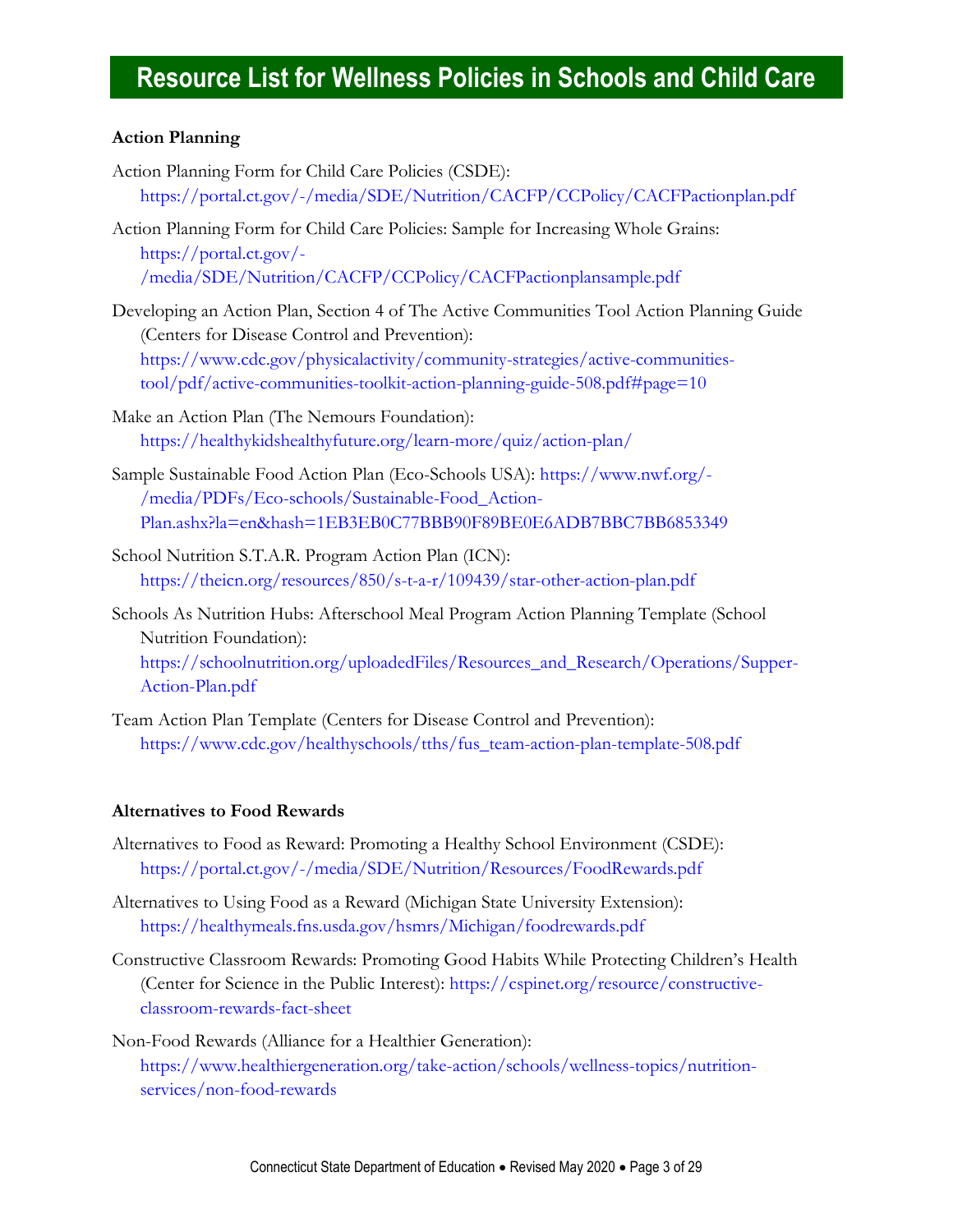- Non-Food Ways to Raise Funds and Reward a Job Well Done (Texas Department of Agriculture): [http://www.squaremeals.org/Portals/8/files/publications/Non%20Food%20Ways%20to%20](http://www.squaremeals.org/Portals/8/files/publications/Non%20Food%20Ways%20to%20Reward.pdf) [Reward.pdf](http://www.squaremeals.org/Portals/8/files/publications/Non%20Food%20Ways%20to%20Reward.pdf)
- You Can Do It! How to Reward and Motivate Kids Without Using Food (Utah Department of Health): [http://www.cr.k12.ia.us/assets/1/6/Reward\\_\\_\\_Motivate\\_without\\_Food.pdf](http://www.cr.k12.ia.us/assets/1/6/Reward___Motivate_without_Food.pdf)

#### **Assessment**

- Gathering Data for Connecticut Towns: A Primer, Volume 1. Birth to 8 years (Connecticut Voices for Children): [https://ctvoices.org/publication/gathering-data-for-connecticut-towns-a-primer](https://ctvoices.org/publication/gathering-data-for-connecticut-towns-a-primer-volume-1-birth-to-8-years/)[volume-1-birth-to-8-years/](https://ctvoices.org/publication/gathering-data-for-connecticut-towns-a-primer-volume-1-birth-to-8-years/)
- Healthy Kids, Healthy Future Child Care Quiz (The Nemours Foundation): <https://healthykidshealthyfuture.org/learn-more/quiz/>
- Keys to Excellence: Standards of Practice for Nutrition Integrity (School Nutrition Association): <https://schoolnutrition.org/learning-center/usda-professional-standards/keys-to-excellence/>
- NAP SACC Self-Assessments: Nutrition and Physical Activity Self-Assessment for Child Care (The University of North Carolina at Chapel Hill):<https://gonapsacc.org/self-assessment-materials>
- School Health Index: A Self-assessment and Planning Guide (Centers for Disease Control and Prevention):<https://www.cdc.gov/healthyschools/shi/index.htm>
- Self-Assessment for Child Care Nutrition and Physical Activity Policies: Component 1: Nutrition Standards (CSDE): [https://portal.ct.gov/-](https://portal.ct.gov/-/media/SDE/Nutrition/CACFP/CCPolicy/Assess_NutritionStandards.pdf) [/media/SDE/Nutrition/CACFP/CCPolicy/Assess\\_NutritionStandards.pdf](https://portal.ct.gov/-/media/SDE/Nutrition/CACFP/CCPolicy/Assess_NutritionStandards.pdf)
- Self-Assessment for Child Care Nutrition and Physical Activity Policies: Component 2: Eating Environment (CSDE): [https://portal.ct.gov/-](https://portal.ct.gov/-/media/SDE/Nutrition/CACFP/CCPolicy/Assess_EatingEnvironment.pdf) [/media/SDE/Nutrition/CACFP/CCPolicy/Assess\\_EatingEnvironment.pdf](https://portal.ct.gov/-/media/SDE/Nutrition/CACFP/CCPolicy/Assess_EatingEnvironment.pdf)
- Self-Assessment for Child Care Nutrition and Physical Activity Policies: Component 3: Nutrition Education(CSDE): [https://portal.ct.gov/-](https://portal.ct.gov/-/media/SDE/Nutrition/CACFP/CCPolicy/Assess_NutritionEducation.pdf) [/media/SDE/Nutrition/CACFP/CCPolicy/Assess\\_NutritionEducation.pdf](https://portal.ct.gov/-/media/SDE/Nutrition/CACFP/CCPolicy/Assess_NutritionEducation.pdf)
- Self-Assessment for Child Care Nutrition and Physical Activity Policies: Component 4: Physical Activity (CSDE): [https://portal.ct.gov/-](https://portal.ct.gov/-/media/SDE/Nutrition/CACFP/CCPolicy/Assess_PhysicalActivity.pdf) [/media/SDE/Nutrition/CACFP/CCPolicy/Assess\\_PhysicalActivity.pdf](https://portal.ct.gov/-/media/SDE/Nutrition/CACFP/CCPolicy/Assess_PhysicalActivity.pdf)
- Self-Assessment for Child Care Nutrition and Physical Activity Policies: Component 5: Communication and Promotion (CSDE): [https://portal.ct.gov/-](https://portal.ct.gov/-/media/SDE/Nutrition/CACFP/CCPolicy/Assess_CommunicationPromotion.pdf) [/media/SDE/Nutrition/CACFP/CCPolicy/Assess\\_CommunicationPromotion.pdf](https://portal.ct.gov/-/media/SDE/Nutrition/CACFP/CCPolicy/Assess_CommunicationPromotion.pdf)
- Self-Assessment for Child Care Nutrition and Physical Activity Policies: Component 6: Evaluation (CSDE): [https://portal.ct.gov/-](https://portal.ct.gov/-/media/SDE/Nutrition/CACFP/CCPolicy/Assess_Evaluation.pdf) [/media/SDE/Nutrition/CACFP/CCPolicy/Assess\\_Evaluation.pdf](https://portal.ct.gov/-/media/SDE/Nutrition/CACFP/CCPolicy/Assess_Evaluation.pdf)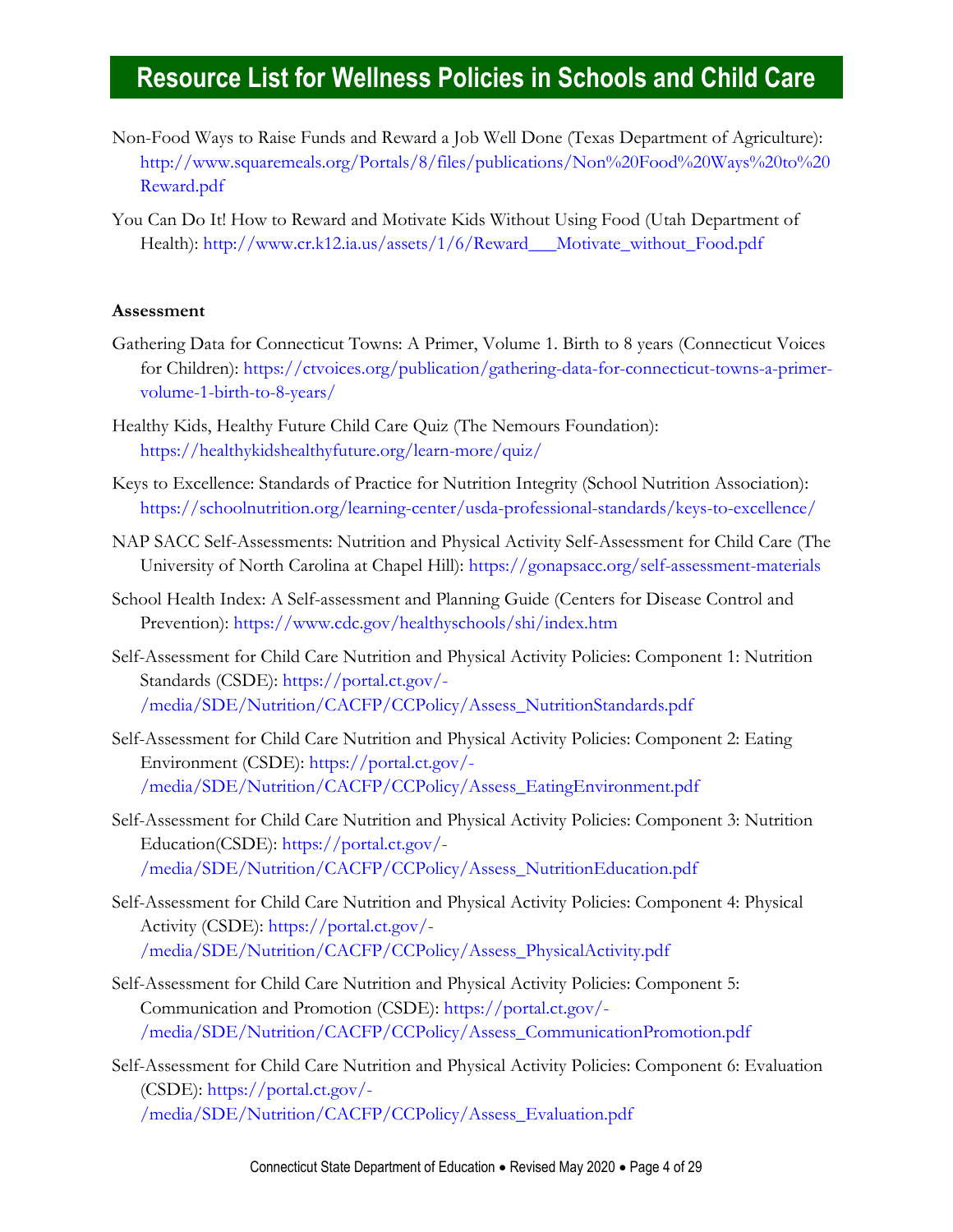WellSAT 3.0 Wellness School Assessment Tool (UCONN Rudd Center):<http://www.wellsat.org/>

#### <span id="page-4-0"></span>**Celebrations**

- 10 Tips: Make Celebrations Fun, Healthy, and Active (USDA): <https://www.choosemyplate.gov/ten-tips-make-celebrations>
- Build a Healthier School Food Culture (Action for Healthy Kids): <https://www.actionforhealthykids.org/build-a-healthier-school-food-culture/>
- Celebrations & Rewards (Centers for Disease Control and Prevention): [https://www.cdc.gov/healthyschools/npao/celebrations\\_rewards.htm](https://www.cdc.gov/healthyschools/npao/celebrations_rewards.htm)
- Celebrations (Alliance for a Healthier Generation): [https://www.healthiergeneration.org/take](https://www.healthiergeneration.org/take-action/schools/wellness-topics/smart-snacks/celebrations)[action/schools/wellness-topics/smart-snacks/celebrations](https://www.healthiergeneration.org/take-action/schools/wellness-topics/smart-snacks/celebrations)
- Ghoulishly Great Ideas for Halloween Parties and Trick-or-Treating (Center for Science in the Public Interest): [https://cspinet.org/resource/ghoulishly-great-ideas-halloween-parties-trick-or](https://cspinet.org/resource/ghoulishly-great-ideas-halloween-parties-trick-or-treating)[treating](https://cspinet.org/resource/ghoulishly-great-ideas-halloween-parties-trick-or-treating)
- Healthy Celebration Toolkit (The Institute for Family Health): [https://institute.org/wp](https://institute.org/wp-content/uploads/2018/11/Healthy-Celebration-Toolkit-September-2018.pdf)[content/uploads/2018/11/Healthy-Celebration-Toolkit-September-2018.pdf](https://institute.org/wp-content/uploads/2018/11/Healthy-Celebration-Toolkit-September-2018.pdf)
- Healthy Celebrations: Promoting a Healthy School Environment (CSDE): <https://portal.ct.gov/-/media/SDE/Nutrition/Resources/HealthyCelebrations.pdf>
- Let's Celebrate! Ready to think outside the cake box? (Texas Department of Agriculture): <http://www.squaremeals.org/Portals/8/files/publications/Outside%20the%20Cake%20Box.pdf>
- Let's Party (West Virginia Department of Education): <https://healthymeals.fns.usda.gov/hsmrs/WestVirginia/LetsParty.pdf>
- Let's Play: Innovative Games & Activities for Kids (West Virginia Department of Education): <https://wvde.us/wp-content/uploads/2018/01/Lets-Play-PDF-Version.pdf>
- Make Celebrations Fun, Healthy, and Active (USDA Choose MyPlate): <https://www.choosemyplate.gov/ten-tips-make-celebrations>
- Mealtime Memo: It's Time to Celebrate: Food-Free Celebrations (ICN): [https://theicn.org/resources/381/2012-mealtime-memos/106227/october-2012-its-time-to](https://theicn.org/resources/381/2012-mealtime-memos/106227/october-2012-its-time-to-celebrate-food-free-celebrations.pdf)[celebrate-food-free-celebrations.pdf](https://theicn.org/resources/381/2012-mealtime-memos/106227/october-2012-its-time-to-celebrate-food-free-celebrations.pdf)
- Nibbles for Health Nutrition Newsletters for Parents of Young Children: Healthy Celebrations, Lasting Memories (Spanish) (USDA): [https://www.fns.usda.gov/sites/default/files/resource](https://www.fns.usda.gov/sites/default/files/resource-files/NibblesHealthyCelebrations_Sp.pdf)[files/NibblesHealthyCelebrations\\_Sp.pdf](https://www.fns.usda.gov/sites/default/files/resource-files/NibblesHealthyCelebrations_Sp.pdf)
- Nibbles for Health Nutrition Newsletters for Parents of Young Children: Healthy Celebrations, Lasting Memories (USDA): [https://fns-prod.azureedge.net/sites/default/files/resource](https://fns-prod.azureedge.net/sites/default/files/resource-files/NibblesHealthyCelebrations_Eng.pdf)[files/NibblesHealthyCelebrations\\_Eng.pdf](https://fns-prod.azureedge.net/sites/default/files/resource-files/NibblesHealthyCelebrations_Eng.pdf)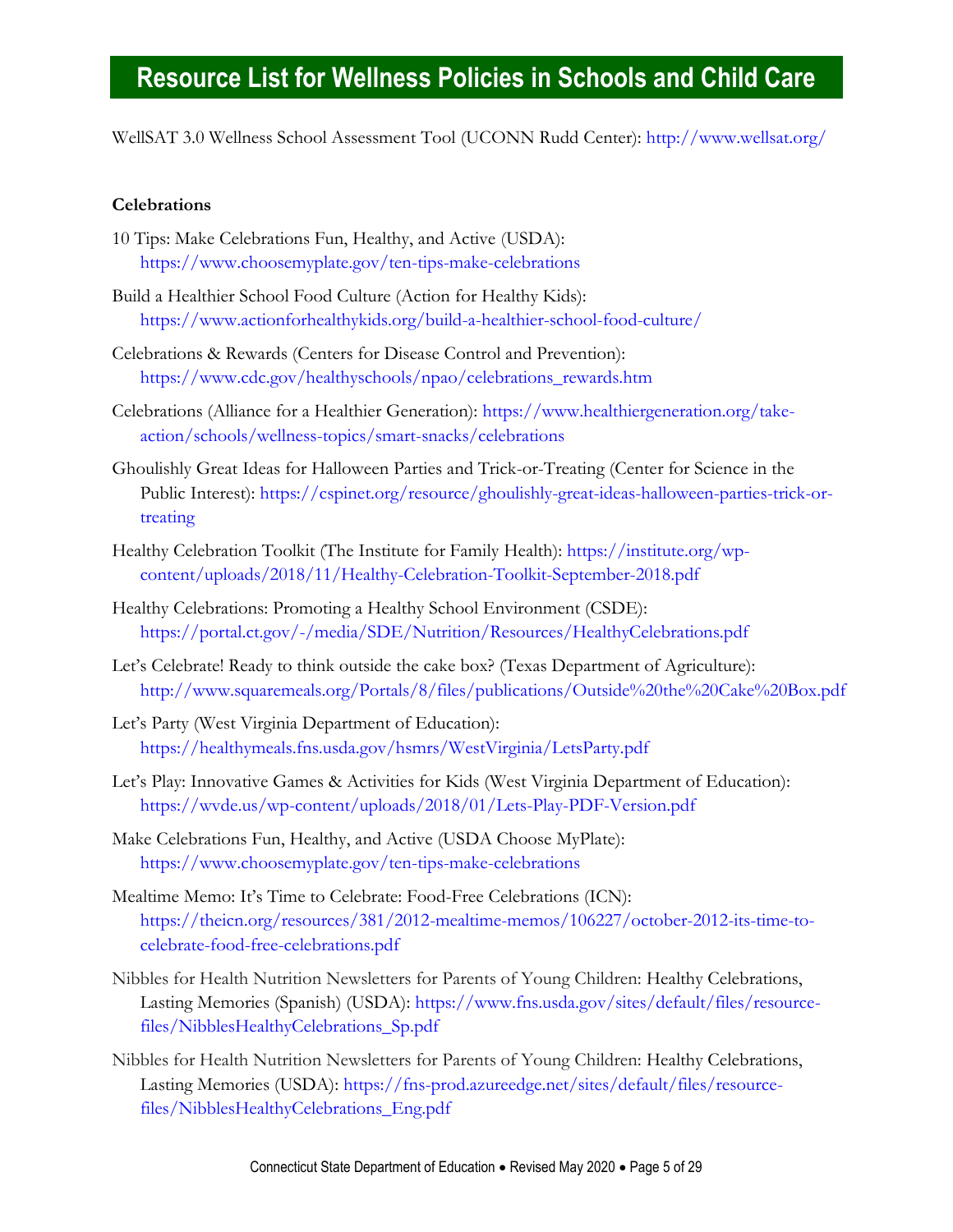School Celebrations (North Carolina Action for Healthy Kids, 2007): [www.eatsmartmovemorenc.com/EatSmartSchoolStds/Texts/school\\_celebrations.pdf](http://www.eatsmartmovemorenc.com/EatSmartSchoolStds/Texts/school_celebrations.pdf)

#### **Child Care Nutrition and Physical Activity Policies**

- Action Guide for Child Care Nutrition and Physical Activity Policies (CSDE): <https://portal.ct.gov/-/media/SDE/Nutrition/CACFP/CCPolicy/CCAG.pdf>
- Afterschool Care Program NSLP Snack Service Best Practices: A Guide to Improving the NSLP Snack Service in Afterschool Care Programs (ICN): [https://theicn.org/icn-resources-a](https://theicn.org/icn-resources-a-z/afterschool-care-program-nslp-snack-service-best-practices/)[z/afterschool-care-program-nslp-snack-service-best-practices/](https://theicn.org/icn-resources-a-z/afterschool-care-program-nslp-snack-service-best-practices/)
- Benchmarks for Nutrition Programs in Child Care Settings: Position of the American Dietetic Association (Journal of the American Dietetic Association): [https://www.eatrightpro.org/-](https://www.eatrightpro.org/-/media/eatrightpro-files/practice/position-and-practice-papers/position-papers/benchmarksfornutritionprogramsinchildcaresettings.pdf) [/media/eatrightpro-files/practice/position-and-practice-papers/position](https://www.eatrightpro.org/-/media/eatrightpro-files/practice/position-and-practice-papers/position-papers/benchmarksfornutritionprogramsinchildcaresettings.pdf)[papers/benchmarksfornutritionprogramsinchildcaresettings.pdf](https://www.eatrightpro.org/-/media/eatrightpro-files/practice/position-and-practice-papers/position-papers/benchmarksfornutritionprogramsinchildcaresettings.pdf)
- Bright Futures in Practice: Physical Activity (National Center for Education in Maternal and Child Health):<https://www.brightfutures.org/physicalactivity/pdf/Front%20matter.pdf>
- Building Mealtime Environments and Relationships (BMER) Inventory for Feeding Young Children in Group Settings (University of Idaho):<http://www.cals.uidaho.edu/feeding/bmer/>
- Caring for Our Children: National Health and Safety Performance Standards, Guidelines for Early Care and Education Programs (National Center on Early Childhood Health and Wellness): <https://nrckids.org/CFOC>
- Caring for Our Children: National Health and Safety Performance Standards Guidelines for Early Care and Education Programs, fourth edition (American Academy of Pediatrics, American Public Health Association, and National Resource Center for Health and Safety in Child Care and Early Education):<https://nrckids.org/files/CFOC4%20pdf-%20FINAL.pdf>
- Child Care Nutrition and Physical Activity Policies (CSDE): <https://portal.ct.gov/SDE/Nutrition/Child-Care-Nutrition-and-Physical-Activity-Policies>
- Connecticut Statutes and Regulations for Child Care Licensing (Connecticut Office of Early Childhood):<https://www.ctoec.org/licensing/statutes-and-regulations/>
- Creating and Maintaining a Wellness Environment in Child Care Centers Participating in the Child and Adult Care Food Program (ICN): [https://theicn.org/icn-resources-a-z/creating-and-maintaining-a-wellness-environment-in-child](https://theicn.org/icn-resources-a-z/creating-and-maintaining-a-wellness-environment-in-child-care-centers-participating-in-the-child-and-adult-care-food-program/)[care-centers-participating-in-the-child-and-adult-care-food-program/](https://theicn.org/icn-resources-a-z/creating-and-maintaining-a-wellness-environment-in-child-care-centers-participating-in-the-child-and-adult-care-food-program/)
- Division of Responsibility in Feeding (Ellyn Satter Associates, 2006): <https://www.ellynsatterinstitute.org/how-to-feed/the-division-of-responsibility-in-feeding/>
- Early Childhood Obesity Prevention Policies (National Academy of Sciences): <https://www.nap.edu/catalog/13124/early-childhood-obesity-prevention-policies>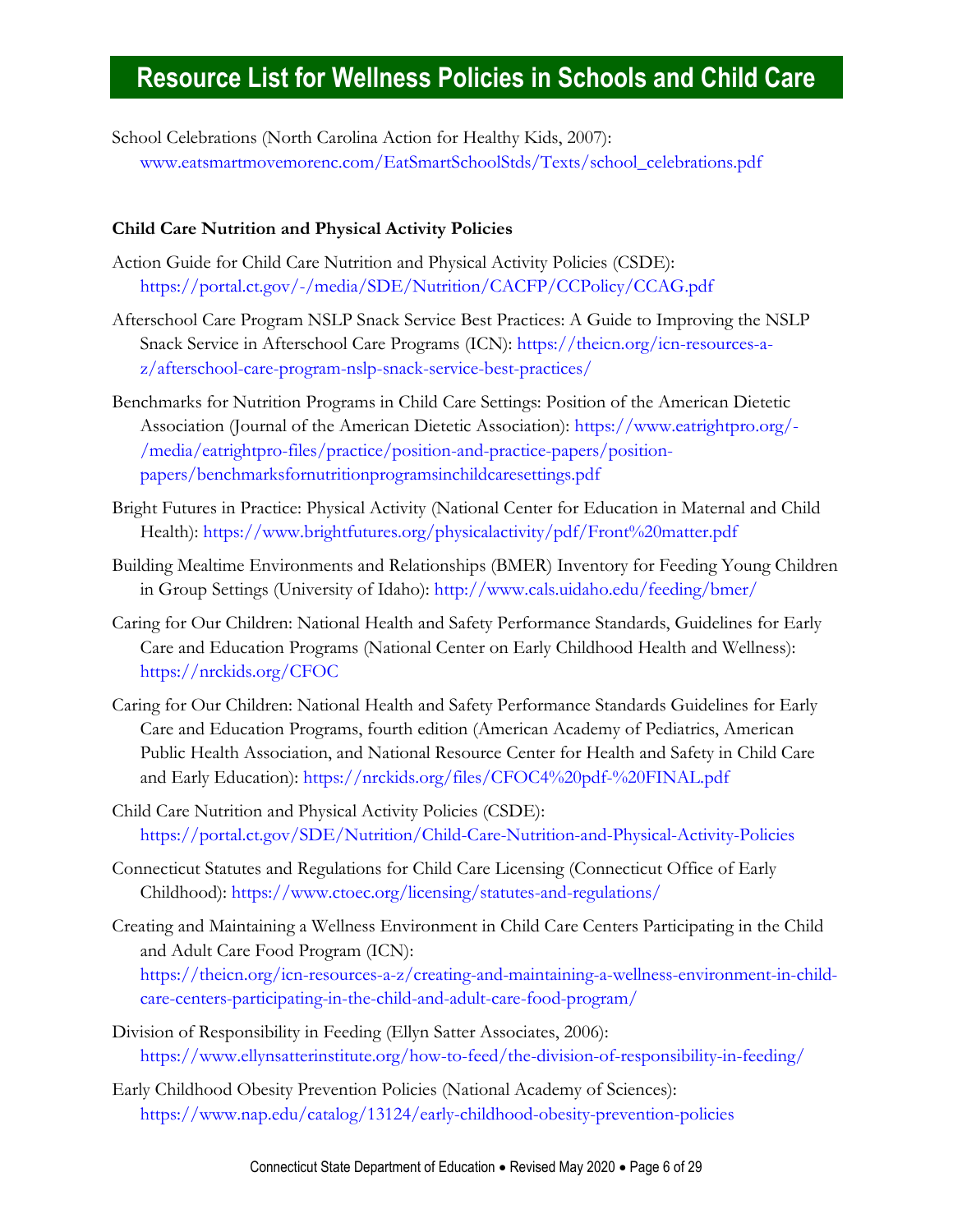- Family Checklist for Nutrition in Early Care and Education (National Resource Center for Health and Safety in Child Care and Early Education):<https://nrckids.org/files/nutritionchecklist.pdf>
- Family Checklist for Physical Activity in Early Care and Education (National Resource Center for Health and Safety in Child Care and Early Education): <https://nrckids.org/files/physicalchecklist.pdf>
- Feeding Young Children in Group Settings (University of Idaho): <http://www.cals.uidaho.edu/feeding/>
- First Years in the First State: Improving Nutrition & Physical Activity Quality in Delaware Child Care (Delaware Department of Education): [https://snaped.fns.usda.gov/library/materials/first](https://snaped.fns.usda.gov/library/materials/first-years-first-state-improving-nutrition-physical-activity-quality-delaware)[years-first-state-improving-nutrition-physical-activity-quality-delaware](https://snaped.fns.usda.gov/library/materials/first-years-first-state-improving-nutrition-physical-activity-quality-delaware)
- Fostering a Positive and Friendly Eating Environment (ICN): [https://theicn.org/resources/1208/2019-mealtime-memos/116328/december-2019](https://theicn.org/resources/1208/2019-mealtime-memos/116328/december-2019-encouraging-healthy-habits-tips-for-child-care-providers.pdf) [encouraging-healthy-habits-tips-for-child-care-providers.pdf](https://theicn.org/resources/1208/2019-mealtime-memos/116328/december-2019-encouraging-healthy-habits-tips-for-child-care-providers.pdf)
- Head Start Policy and Regulations (U.S. Department of Health and Human Services): <https://eclkc.ohs.acf.hhs.gov/policy/45-cfr-chap-xiii>
- Healthy Kids Healthy Future (The Nemours Foundation):<https://healthykidshealthyfuture.org/>
- Leap of Taste: West Virginia Child Care Nutrition Standards, Best Practices for Healthy Eating (West Virginia Department of Education (The Nemours Foundation): [https://wvde.us/wp](https://wvde.us/wp-content/uploads/2018/01/Leap-of-Taste-Nutrition-Standards.pdf)[content/uploads/2018/01/Leap-of-Taste-Nutrition-Standards.pdf](https://wvde.us/wp-content/uploads/2018/01/Leap-of-Taste-Nutrition-Standards.pdf)
- Model Child Care Health Policies (Pennsylvania Chapter, American Academy of Pediatrics): [http://ecels-healthychildcarepa.org/publications/manuals-pamphlets-policies/item/248-model](http://ecels-healthychildcarepa.org/publications/manuals-pamphlets-policies/item/248-model-child-care-health-policies.html)[child-care-health-policies.html](http://ecels-healthychildcarepa.org/publications/manuals-pamphlets-policies/item/248-model-child-care-health-policies.html)
- Model Child Care Licensing Statute for Obesity Prevention: Sample standards for physical activity, nutrition, and screen time (ChangeLab Solutions): [https://www.changelabsolutions.org/product/model-child-care-licensing-statute-obesity](https://www.changelabsolutions.org/product/model-child-care-licensing-statute-obesity-prevention)[prevention](https://www.changelabsolutions.org/product/model-child-care-licensing-statute-obesity-prevention)
- Model Policies for Creating a Healthy Nutrition and Physical Activity Environment in Child Care Settings (Missouri Department of Health and Senior Services): [https://health.mo.gov/living/dnhs\\_pdfs/ChildCareModelPolicies.pdf](https://health.mo.gov/living/dnhs_pdfs/ChildCareModelPolicies.pdf)
- NAP SACC Best Practice Recommendations for Child Care Facilities (Center for Health Promotion and Disease Prevention, The University of North Carolina): [https://www.une.edu/sites/default/files/NAP\\_SACC\\_Best\\_Practice\\_Recommendations.pdf](https://www.une.edu/sites/default/files/NAP_SACC_Best_Practice_Recommendations.pdf)
- National Resource Center for Health and Safety in Child Care and Early Education: <https://nrckids.org/>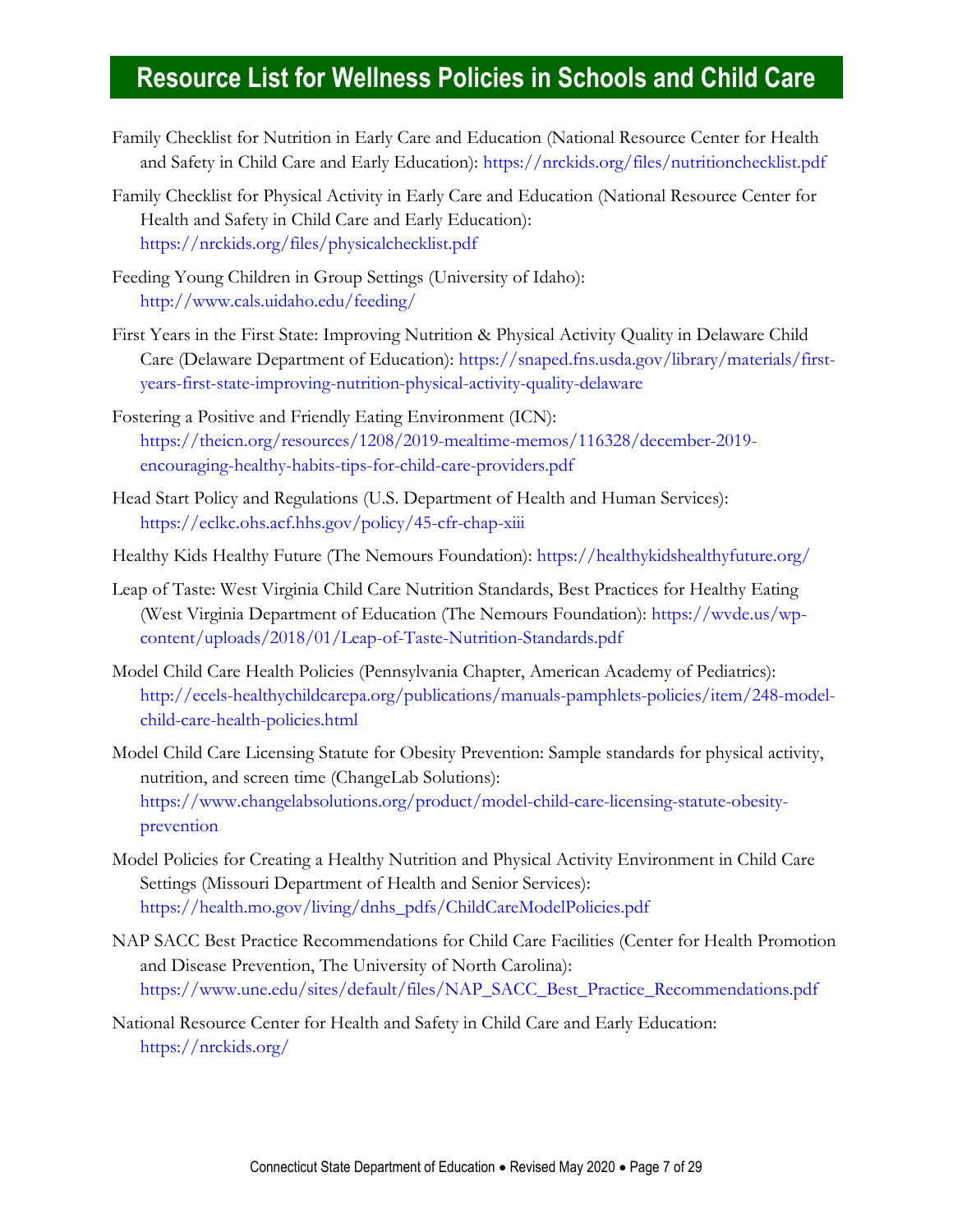- Nutrition, Physical Activity, and Electronic Media Use in the Child and Adult Care Food Program (USDA): [https://fns-prod.azureedge.net/sites/default/files/tn/Nutrition-Physical-](https://fns-prod.azureedge.net/sites/default/files/tn/Nutrition-Physical-Activity-Electronic-Media-Use-in-CACFP.pdf)[Activity-Electronic-Media-Use-in-CACFP.pdf](https://fns-prod.azureedge.net/sites/default/files/tn/Nutrition-Physical-Activity-Electronic-Media-Use-in-CACFP.pdf)
- Preventing Childhood Obesity in Early Care and Education Programs (National Resource Center for Health and Safety in Early Education and Child Care): [https://nrckids.org/CFOC/Childhood\\_Obesity](https://nrckids.org/CFOC/Childhood_Obesity)
- Preventing Obesity among Preschool Children: How Can Child-care Settings Promote Healthy Eating and Physical Activity? (Robert Wood Johnson Foundation): [https://activelivingresearch.org/preventing-obesity-among-preschool-children-how-can-child](https://activelivingresearch.org/preventing-obesity-among-preschool-children-how-can-child-care-settings-promote-healthy-eating-and)[care-settings-promote-healthy-eating-and](https://activelivingresearch.org/preventing-obesity-among-preschool-children-how-can-child-care-settings-promote-healthy-eating-and)
- Promoting Good Nutrition and Physical Activity in Child Care Settings (Robert Wood Johnson Foundation): [https://healthyeatingresearch.org/wp-content/uploads/2013/12/HER-Child-](https://healthyeatingresearch.org/wp-content/uploads/2013/12/HER-Child-Care-Setting-Research-Brief-2007.pdf)[Care-Setting-Research-Brief-2007.pdf](https://healthyeatingresearch.org/wp-content/uploads/2013/12/HER-Child-Care-Setting-Research-Brief-2007.pdf)
- Promoting Physical Activity and Healthy Nutrition in Afterschool Settings: Strategies for Program Leaders and Policy Makers (U.S. Department of Health and Human Services): <https://www.researchconnections.org/childcare/resources/13558/pdf>
- Recommendations for Healthier Beverages (Healthy Eating Research, Robert Wood Johnson Foundation): [https://healthyeatingresearch.org/research/recommendations-for-healthier](https://healthyeatingresearch.org/research/recommendations-for-healthier-beverages/)[beverages/](https://healthyeatingresearch.org/research/recommendations-for-healthier-beverages/)
- Stepping Stones to Caring For Our Children (National Resource Center for Health and Safety in Child Care and Early Education): [https://nrckids.org/CFOC/Stepping\\_Stones](https://nrckids.org/CFOC/Stepping_Stones)
- Water and 100% Juice Tip Sheet (National Resource Center for Health and Safety in Child Care and Early Education):<https://nrckids.org/files/JuiceTipSheet.pdf>
- <span id="page-7-0"></span>Wellness Policy Resources for Child Care (ICN Child Nutrition Sharing Site): <https://theicn.org/cnss/wellness-policy-resources-for-child-care/>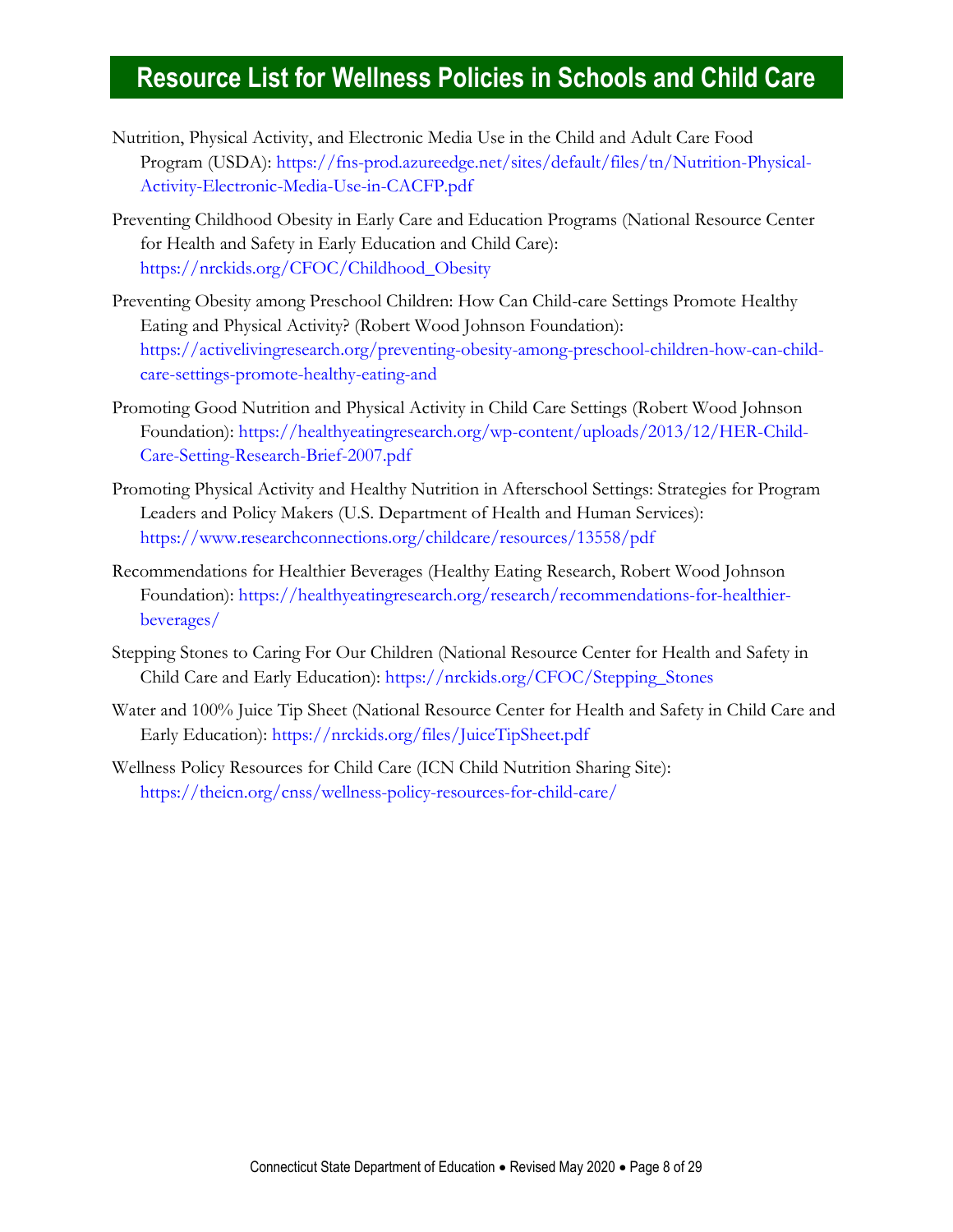### **Commercialism in Schools**

Center for Commercial-Free Public Education:<http://www.ibiblio.org/commercialfree/>

- Commercialism in Education Research Unit (CERU) (National Education Policy Center, University of Colorado):<https://nepc.colorado.edu/ceru-home>
- Guidelines for Responsible Food Marketing to Children (Center for Science in the Public Interest): <https://cspinet.org/resource/guidelines-responsible-food-marketing-children>
- Report of the APA Task Force on Advertising and Children (American Psychological Association): <https://www.apa.org/pi/families/resources/advertising-children.pdf>

#### <span id="page-8-0"></span>**Community Partnerships**

- Afterschool & Health: Opportunities for Advocacy (Afterschool Alliance): <http://www.afterschoolalliance.org/policyActiveHoursObesity.cfm>
- Community Tool Box (University of Kansas):<https://ctb.ku.edu/en>
- Local Wellness Policy Advocate Guide: What can advocates do? (Voices for Healthy Kids School Health Policy Consortium):<http://schoolwellnesspolicies.org/lwp-advocate-guide.pdf>
- Promoting Healthy Youth, Schools and Communities. A Guide to Community-School Health Advisory Councils (Iowa Department of Public Health): <https://www.idph.iowa.gov/hpcdp/healthy-youth>
- School-Family-Community Partnerships (CSDE): <https://portal.ct.gov/SDE/SFCP/School-Family-Community-Partnerships>
- Smart Guide 10: Community Engagement (RMC Health): [https://www.rmc.org/wp-content/uploads/2020/01/10-Community-Involvement-Smart-](https://www.rmc.org/wp-content/uploads/2020/01/10-Community-Involvement-Smart-Guide.pdf)[Guide.pdf](https://www.rmc.org/wp-content/uploads/2020/01/10-Community-Involvement-Smart-Guide.pdf)
- Smart Guide: Community Involvement (RMC Health): [https://www.rmc.org/wp-content/uploads/2020/01/10-Community-Involvement-Smart-](https://www.rmc.org/wp-content/uploads/2020/01/10-Community-Involvement-Smart-Guide.pdf)[Guide.pdf](https://www.rmc.org/wp-content/uploads/2020/01/10-Community-Involvement-Smart-Guide.pdf)
- Speaking Educators' Language: A Guide For Public Health Professionals Working in the Education Sector (National Association of Chronic Disease Directors): [http://www.ashaweb.org/wp](http://www.ashaweb.org/wp-content/uploads/2014/08/nacdd_educationsector_guide_.pdf)[content/uploads/2014/08/nacdd\\_educationsector\\_guide\\_.pdf](http://www.ashaweb.org/wp-content/uploads/2014/08/nacdd_educationsector_guide_.pdf)
- The Community Guide (Community Preventive Services Task Force): <https://www.thecommunityguide.org/>
- <span id="page-8-1"></span>We Can! Energize Our Community: Toolkit for Action (National Institutes of Health, National Heart, Lung and Blood Institute): <https://www.nhlbi.nih.gov/files/docs/public/heart/toolkit.pdf>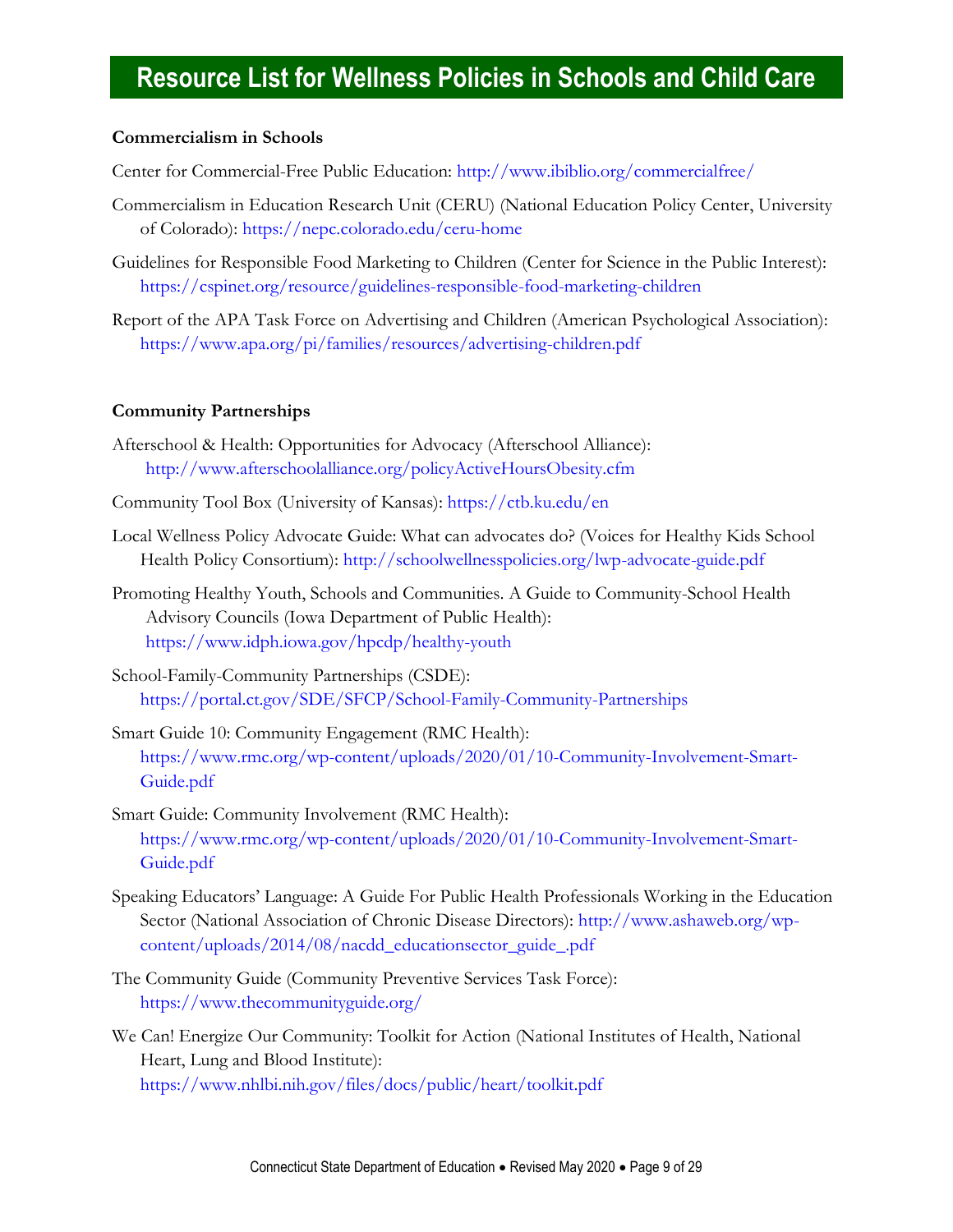### **Data and Trends**

- Adolescent and School Health Data and Statistics (Centers for Disease Control and Prevention): <https://www.cdc.gov/HealthyYouth/data/index.htm>
- America's Children: Key National Indicators of Well-Being (The Federal Interagency Forum on Child and Family Statistics):<https://www.childstats.gov/>
- America's Health Rankings (United Health Foundation):<https://www.americashealthrankings.org/>
- Annie E. Casey Foundation:<https://www.aecf.org/>
- Behavioral Risk Factor Surveillance System (Centers for Disease Control and Prevention): <https://www.cdc.gov/BRFSS/>
- Bridging the Gap: School Policies and Practices to Improve Health and Prevent Obesity: National Elementary School Survey (Robert Wood Johnson Foundation): [https://healthyeatingresearch.org/2015/10/bridging-the-gap-report-on-school-policies-and](https://healthyeatingresearch.org/2015/10/bridging-the-gap-report-on-school-policies-and-practices-to-improve-health-and-reduce-obesity/)[practices-to-improve-health-and-reduce-obesity/](https://healthyeatingresearch.org/2015/10/bridging-the-gap-report-on-school-policies-and-practices-to-improve-health-and-reduce-obesity/)
- Child Nutrition Program Reports and Studies (ICN): <https://theicn.org/cnss/child-nutrition-program-reports-and-studies/>

Child Trends:<https://www.childtrends.org/>

- Connecticut Association for Human Services:<http://www.cahs.org/>
- Connecticut School Health Survey (Department of Public Health): [https://portal.ct.gov/dph/Health-Information-Systems--Reporting/Hisrhome/Connecticut-](https://portal.ct.gov/dph/Health-Information-Systems--Reporting/Hisrhome/Connecticut-School-Health-Survey)[School-Health-Survey](https://portal.ct.gov/dph/Health-Information-Systems--Reporting/Hisrhome/Connecticut-School-Health-Survey)
- Connecticut Voices for Children:<https://ctvoices.org/research-policy/>
- County Health Rankings (University of Wisconsin Population Health Institute and Robert Wood Johnson Foundation):<https://www.countyhealthrankings.org/>
- Data & Statistics, Division of Nutrition, Physical Activity, and Obesity (Centers for Disease Control and Prevention):

<https://www.cdc.gov/nccdphp/dnpao/division-information/data-stats/index.htm>

- Data Resource Center for Child and Adolescent Health (Maternal and Child Health Bureau (MCHB), Health Resources and Services Administration, U.S. Department of Health and Human Services):<https://www.childhealthdata.org/>
- Finding and Using Health Statistics (National Institutes of Health, National Library of Medicine): [https://www.nlm.nih.gov/nichsr/stats\\_tutorial/cover.html](https://www.nlm.nih.gov/nichsr/stats_tutorial/cover.html)
- Food Environment Atlas (USDA Economic Research Service): <https://www.ers.usda.gov/FoodAtlas/>
- Food Surveys Research Group (USDA): [https://www.ars.usda.gov/northeast-area/beltsville-md](https://www.ars.usda.gov/northeast-area/beltsville-md-bhnrc/beltsville-human-nutrition-research-center/food-surveys-research-group/)[bhnrc/beltsville-human-nutrition-research-center/food-surveys-research-group/](https://www.ars.usda.gov/northeast-area/beltsville-md-bhnrc/beltsville-human-nutrition-research-center/food-surveys-research-group/)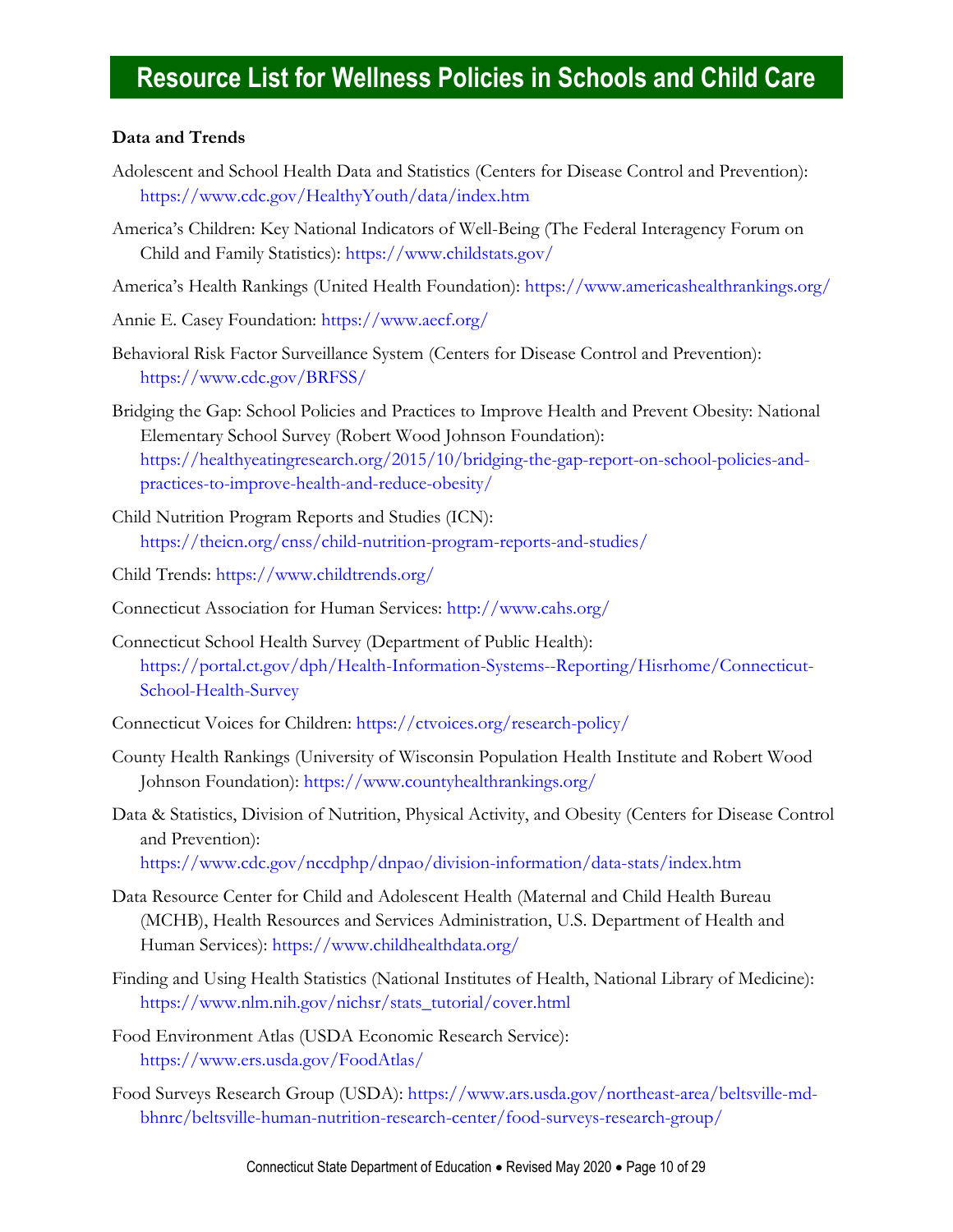- Health Data, Tools & Statistics (Partners in Information Access for the Public Health Workforce): [https://www.phpartners.org/ph\\_public/topic/health\\_stats/](https://www.phpartners.org/ph_public/topic/health_stats/)
- Health, United States (Centers for Disease Control and Prevention): <https://www.cdc.gov/nchs/hus/index.htm>
- Healthcare Innovations Exchange (Agency for Healthcare Research and Quality, U.S. Department of Health and Human Services.):<https://innovations.ahrq.gov/>
- Healthy Eating Research (Robert Wood Johnson Foundation):<https://healthyeatingresearch.org/>
- Healthy People 2020 Data Search (Office of Disease Prevention and Health Promotion): <https://www.healthypeople.gov/2020/data-search/>
- Kids Count Data Center (Annie E. Casey Foundation):<https://datacenter.kidscount.org/>
- National Survey of Children's Health (Data Resource Center for Child & Adolescent Health): <https://www.childhealthdata.org/learn-about-the-nsch/NSCH>
- National Center for Health Statistics (Centers for Disease Control and Prevention): <https://www.cdc.gov/nchs/>
- National Health and Nutrition Examination Survey (Centers for Disease Control and Prevention): [https://www.cdc.gov/nchs/nhanes/index.htm?CDC\\_AA\\_refVal=https%3A%2F%2Fwww.cdc](https://www.cdc.gov/nchs/nhanes/index.htm?CDC_AA_refVal=https%3A%2F%2Fwww.cdc.gov%2Fnchs%2Fnhanes.htm) [.gov%2Fnchs%2Fnhanes.htm](https://www.cdc.gov/nchs/nhanes/index.htm?CDC_AA_refVal=https%3A%2F%2Fwww.cdc.gov%2Fnchs%2Fnhanes.htm)
- Partners in Information Access for the Public Health Workforce (National Library of Medicine):. [https://phpartners.org/ph\\_public/](https://phpartners.org/ph_public/)
- Prevalence Data & Data Analysis Tools (Centers for Disease Control and Prevention): [https://www.cdc.gov/brfss/data\\_tools.htm](https://www.cdc.gov/brfss/data_tools.htm)
- Research & Data (Food Research and Action Center):<https://frac.org/research>
- School Health Polices and Practices Study (SHPPS) (Centers for Disease Control and Prevention): <https://www.cdc.gov/healthyyouth/data/shpps/index.htm>
- School Health Profiles (Centers for Disease Control and Prevention): <https://www.cdc.gov/healthyyouth/data/profiles/index.htm>
- School Health Reports and Studies (USDA National Agricultural Library, Food and Nutrition, Information Center):<https://www.nal.usda.gov/fnic/reports-and-studies-0>
- School Nutrition Dietary Assessment Study IV (USDA): <https://www.fns.usda.gov/school-nutrition-dietary-assessment-study-iv>
- SNA Research (School Nutrition Association): <https://schoolnutrition.org/news/research/sna-research/>

State Health Facts Searchable Database(Kaiser Family Foundation):<https://www.kff.org/statedata/>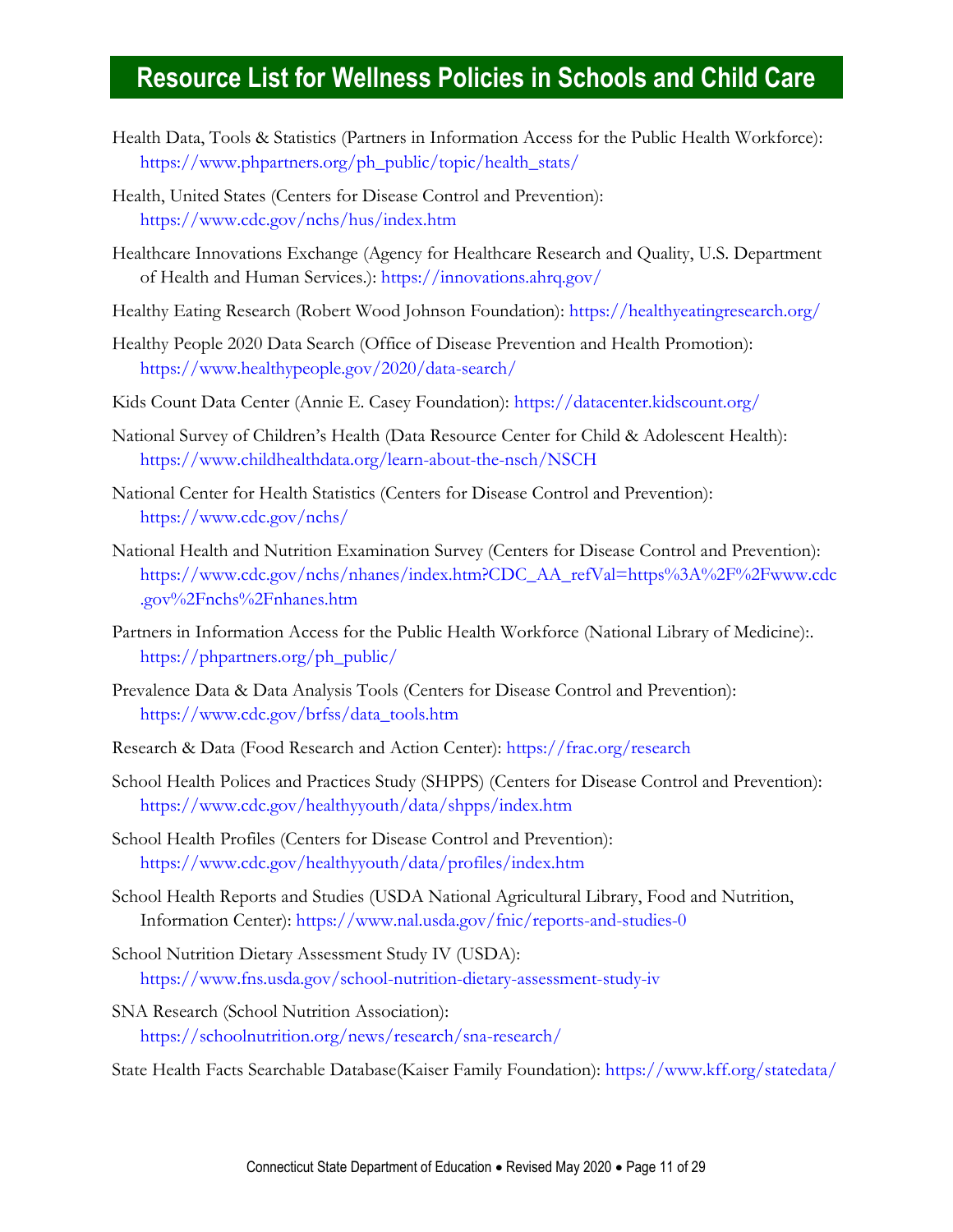- State Indicator Reports: Breastfeeding, Fruits and Vegetables, Children's Food Environment, Physical Activity, Surgeon General's Reports, CDC Vital Signs, and Morbidity and Mortality Weekly Reports (Centers for Disease Control and Prevention): <https://www.cdc.gov/obesity/resources/reports.html#State>
- State Policy Database on School Health (NASBE):<https://statepolicies.nasbe.org/health>
- Surveys, Reports and Research (USDA National Agricultural Library, Food and Nutrition, Information Center):<https://www.nal.usda.gov/fnic/surveys-reports-and-research>
- The Healthy Eating Index (USDA):<https://www.fns.usda.gov/resource/healthy-eating-index-hei>
- Vital Statistics Registration Reports (Connecticut Department of Public Health): [https://portal.ct.gov/DPH/Health-Information-Systems--Reporting/Hisrhome/Vital-Statistics-](https://portal.ct.gov/DPH/Health-Information-Systems--Reporting/Hisrhome/Vital-Statistics-Registration-Reports)[Registration-Reports](https://portal.ct.gov/DPH/Health-Information-Systems--Reporting/Hisrhome/Vital-Statistics-Registration-Reports)
- WONDER: Wide-ranging Online Data for Epidemiologic Research (Centers for Disease Control and Prevention):<https://wonder.cdc.gov/>
- <span id="page-11-0"></span>Youth Risk Behavior Surveillance System (YRBSS) (Centers for Disease Control and Prevention): <https://www.cdc.gov/healthyyouth/data/yrbs/index.htm>

For resources on obesity data, see "Obesity Data and Trends" in the CSDE's document, *[Resource List](https://portal.ct.gov/-/media/SDE/Nutrition/Resources/ResourcesHealthyWeight.pdf)  [for Obesity Data and Prevention](https://portal.ct.gov/-/media/SDE/Nutrition/Resources/ResourcesHealthyWeight.pdf)*. For resources on physical activity data, see "Data and Trends" in the CSDE's document, *[Resource List for Physical Activity and Physical Education](https://portal.ct.gov/-/media/SDE/Nutrition/Resources/ResourcesPhysicalActivity.pdf)*.

### **Developing and Implementing Policies**

- Action for Healthy Kids:<https://www.actionforhealthykids.org/>
- Action Guide for Child Care Nutrition and Physical Activity Policies (CSDE): <https://portal.ct.gov/-/media/SDE/Nutrition/CACFP/CCPolicy/CCAG.pdf>
- Action Guide for School Nutrition and Physical Activity Policies (CSDE): [https://portal.ct.gov/-/media/SDE/Nutrition/SWP/Action\\_Guide.pdf](https://portal.ct.gov/-/media/SDE/Nutrition/SWP/Action_Guide.pdf)
- Adolescent and School Health Policy School Health Policy (Centers for Disease Control and Prevention):

[https://www.cdc.gov/healthyyouth/policy/index.htm?CDC\\_AA\\_refVal=https%3A%2F%2Fw](https://www.cdc.gov/healthyyouth/policy/index.htm?CDC_AA_refVal=https%3A%2F%2Fwww.cdc.gov%2Fhealthyyouth%2Fabout%2Fpolicy.htm) [ww.cdc.gov%2Fhealthyyouth%2Fabout%2Fpolicy.htm](https://www.cdc.gov/healthyyouth/policy/index.htm?CDC_AA_refVal=https%3A%2F%2Fwww.cdc.gov%2Fhealthyyouth%2Fabout%2Fpolicy.htm)

- Alliance for a Healthier Generation:<https://www.healthiergeneration.org/>
- California Project LEAN: Leaders Encouraging Activity and Nutrition (California Department of Health Services and the Public Health Institute):<http://www.californiaprojectlean.org/>
- Center for Health and Health Care in Schools:<http://healthinschools.org/#sthash.w7kfGa1p.dpbs>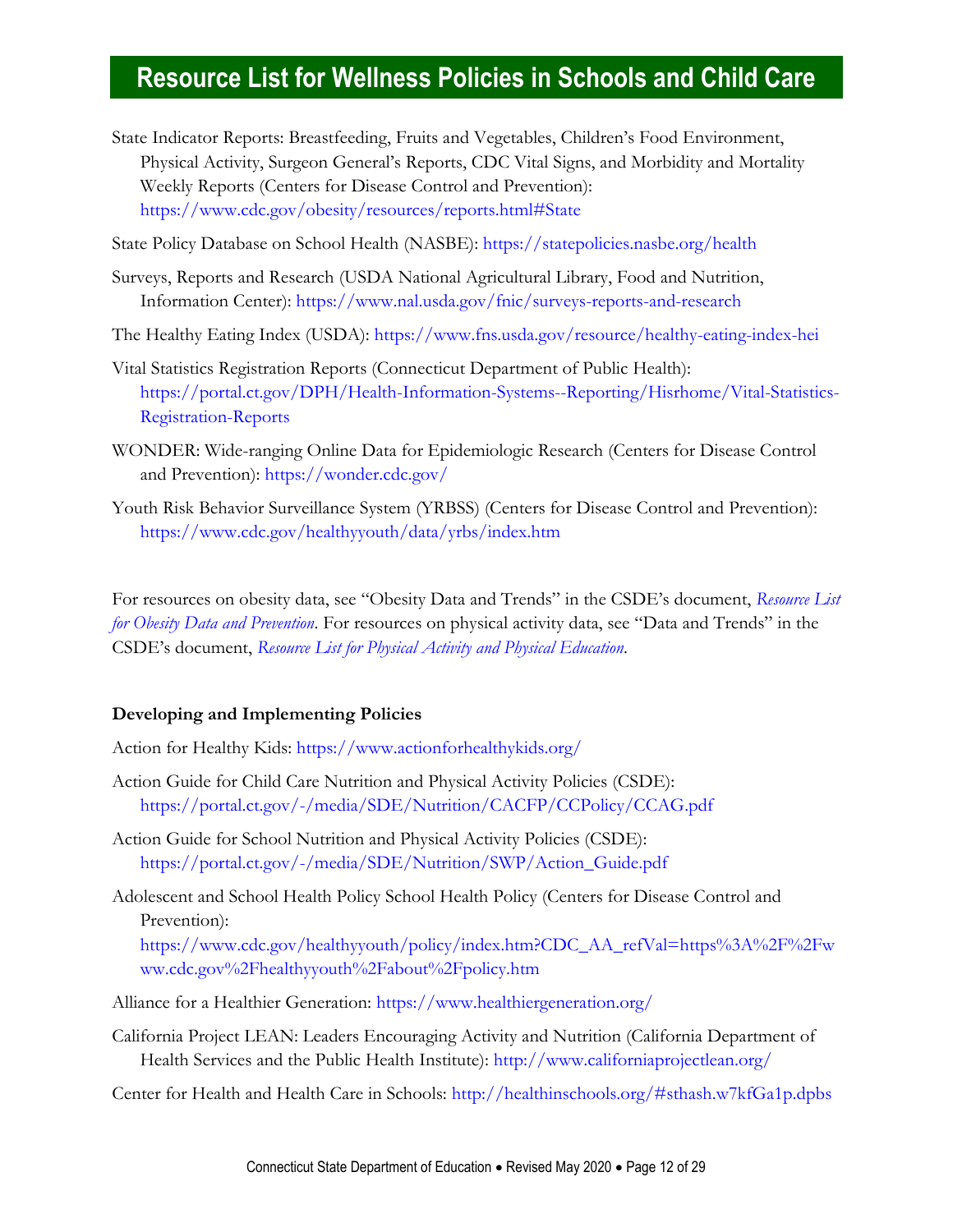Center for the Study of Social Policy:<https://cssp.org/>

- Controlling Junk Food and the Bottom Line Tip Sheet: Creating and Implementing Policies for Healthier Competitive Foods Standards (Illinois Public Health Institute): [https://iphionline.org/wp-content/uploads/2020/01/TipSheet\\_2\\_Policies.pdf](https://iphionline.org/wp-content/uploads/2020/01/TipSheet_2_Policies.pdf)
- Fit, Healthy and Ready to Learn: Chapter E: Policies to Promote Healthy Eating (National Association of State Boards of Education): [http://www.nasbe.org/wp](http://www.nasbe.org/wp-content/uploads/FHRTL-E_Healthy-Eating_NASBE_November-2012.pdf)[content/uploads/FHRTL-E\\_Healthy-Eating\\_NASBE\\_November-2012.pdf](http://www.nasbe.org/wp-content/uploads/FHRTL-E_Healthy-Eating_NASBE_November-2012.pdf)
- Food & Beverages: Making the healthy choice the easy choice (ChangeLab Solutions): <https://www.changelabsolutions.org/food-beverages>
- Healthy Eating and Physical Activity (Afterschool Alliance): <https://www.afterschoolalliance.org/Issue-Healthy-Eating-Physical-Activity.cfm>
- Healthy Eating and Physical Activity (HEPA) Standards for Out-of-School Time (National AfterSchool Association): <https://naaweb.org/resources/naa-hepa-standards>
- Implementation Tools and Resources (USDA Team Nutrition): <https://www.fns.usda.gov/tn/implementation-tools-and-resources>
- Local School Wellness Policies (School Nutrition Association): <https://schoolnutrition.org/LegislationPolicy/LocalWellnessPolicies/>
- Local School Wellness Policy (Centers for Disease Control and Prevention): <https://www.cdc.gov/healthyschools/npao/wellness.htm>
- Local Wellness Policy (USDA): <https://www.fns.usda.gov/school-meals/local-school-wellness-policy>
- Online Training: Meeting the Wellness Challenge (ICN): [https://theicn.docebosaas.com/learn/course/external/view/elearning/71/MeetingtheWellness](https://theicn.docebosaas.com/learn/course/external/view/elearning/71/MeetingtheWellnessChallenge) [Challenge](https://theicn.docebosaas.com/learn/course/external/view/elearning/71/MeetingtheWellnessChallenge)
- Online Training: S.T.A.R. Strategies for Implementing a Local School Wellness Program (ICN): [https://theicn.docebosaas.com/learn/course/external/view/elearning/107/STARStrategiesforI](https://theicn.docebosaas.com/learn/course/external/view/elearning/107/STARStrategiesforImplementingaLocalSchoolWellnessProgramJul2019) [mplementingaLocalSchoolWellnessProgramJul2019](https://theicn.docebosaas.com/learn/course/external/view/elearning/107/STARStrategiesforImplementingaLocalSchoolWellnessProgramJul2019)
- Policy in Action: A Guide to Implementing Your Local School Wellness Policy (California Project Lean):

[http://www.californiaprojectlean.org/docuserfiles/policy%20in%20Action%20Guide%20FIN](http://www.californiaprojectlean.org/docuserfiles/policy%20in%20Action%20Guide%20FINAL.pdf) [AL.pdf](http://www.californiaprojectlean.org/docuserfiles/policy%20in%20Action%20Guide%20FINAL.pdf)

Policymaking (National Association of State Boards of Education): <http://www.nasbe.org/our-work/policymaking/>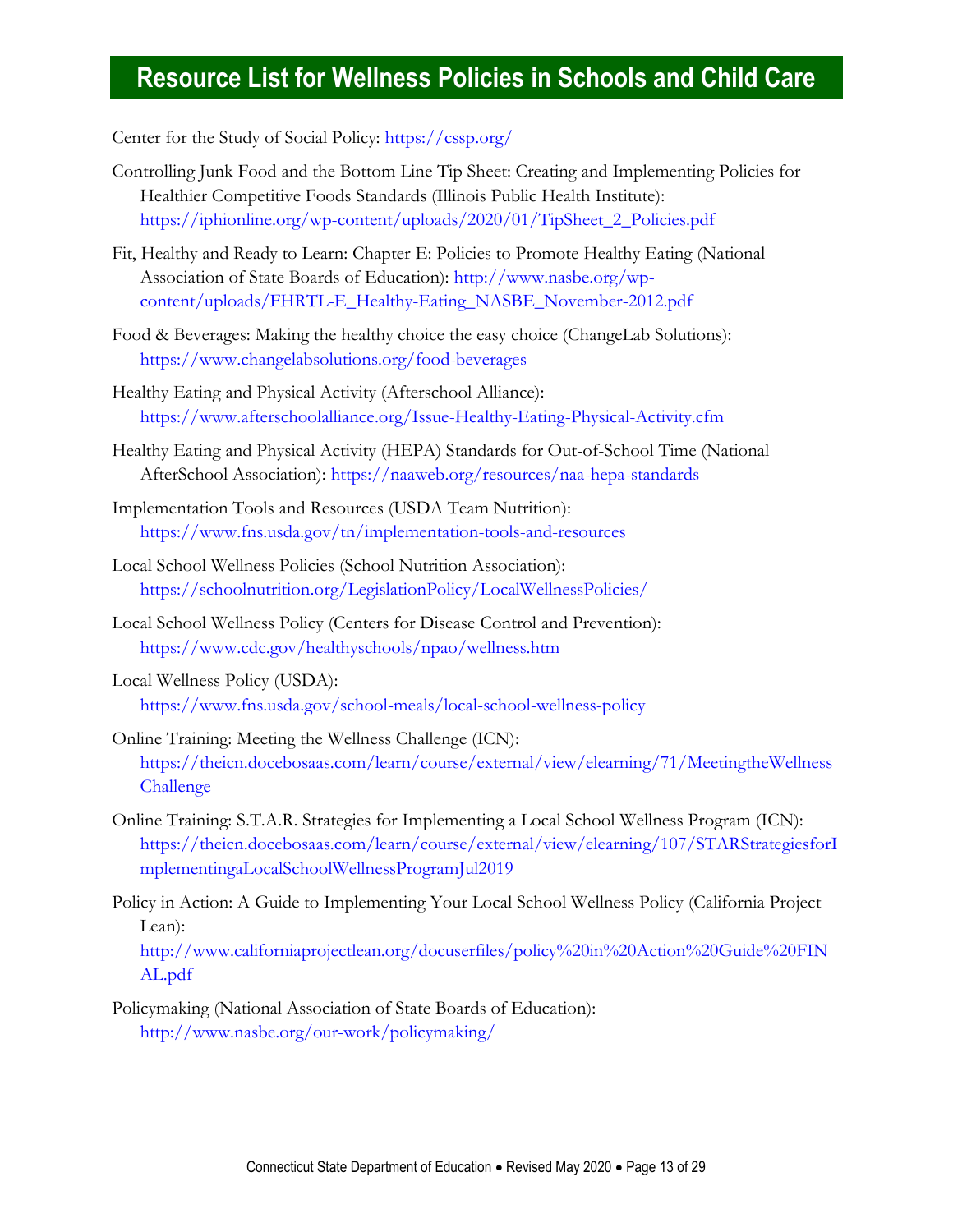- Position of the Academy of Nutrition and Dietetics, Society for Nutrition Education and Behavior, and School Nutrition Association: Comprehensive Nutrition Programs and Services in Schools (Journal of the Academy of Nutrition and Dietetics): [https://www.eatrightpro.org/-](https://www.eatrightpro.org/-/media/eatrightpro-files/practice/position-and-practice-papers/position-papers/comprehensiveschoolnutritionservices.pdf) [/media/eatrightpro-files/practice/position-and-practice-papers/position](https://www.eatrightpro.org/-/media/eatrightpro-files/practice/position-and-practice-papers/position-papers/comprehensiveschoolnutritionservices.pdf)[papers/comprehensiveschoolnutritionservices.pdf](https://www.eatrightpro.org/-/media/eatrightpro-files/practice/position-and-practice-papers/position-papers/comprehensiveschoolnutritionservices.pdf)
- Position of the Academy of Nutrition and Dietetics: Benchmarks for Nutrition in Child Care Schools (Journal of the Academy of Nutrition and Dietetics): [https://www.eatrightpro.org/-](https://www.eatrightpro.org/-/media/eatrightpro-files/practice/position-and-practice-papers/position-papers/benchmarksfornutritionprogramsinchildcaresettings.pdf) [/media/eatrightpro-files/practice/position-and-practice-papers/position](https://www.eatrightpro.org/-/media/eatrightpro-files/practice/position-and-practice-papers/position-papers/benchmarksfornutritionprogramsinchildcaresettings.pdf)[papers/benchmarksfornutritionprogramsinchildcaresettings.pdf](https://www.eatrightpro.org/-/media/eatrightpro-files/practice/position-and-practice-papers/position-papers/benchmarksfornutritionprogramsinchildcaresettings.pdf)
- Position of the Academy of Nutrition and Dietetics: Child and Adolescent Federally Funded Nutrition Assistance Programs (Journal of the Academy of Nutrition and Dietetics): [https://www.eatrightpro.org/-/media/eatrightpro-files/practice/position-and-practice](https://www.eatrightpro.org/-/media/eatrightpro-files/practice/position-and-practice-papers/position-papers/childandadolescentfederallyfundednutritionassistanceprograms.pdf)[papers/position-papers/childandadolescentfederallyfundednutritionassistanceprograms.pdf](https://www.eatrightpro.org/-/media/eatrightpro-files/practice/position-and-practice-papers/position-papers/childandadolescentfederallyfundednutritionassistanceprograms.pdf)
- Position of the Academy of Nutrition and Dietetics: Local Support for Nutrition Integrity In Schools (Journal of Child Nutrition and Management): [https://schoolnutrition.org/uploadedFiles/5\\_News\\_and\\_Publications/4\\_The\\_Journal\\_of\\_Chil](https://schoolnutrition.org/uploadedFiles/5_News_and_Publications/4_The_Journal_of_Child_Nutrition_and_Management/Spring_2018/Position-of-the-Academy-of-Nutrition-and-Dietetics-Society-for-Nutrition-Education-Spring2018.pdf) [d\\_Nutrition\\_and\\_Management/Spring\\_2018/Position-of-the-Academy-of-Nutrition-and-](https://schoolnutrition.org/uploadedFiles/5_News_and_Publications/4_The_Journal_of_Child_Nutrition_and_Management/Spring_2018/Position-of-the-Academy-of-Nutrition-and-Dietetics-Society-for-Nutrition-Education-Spring2018.pdf)[Dietetics-Society-for-Nutrition-Education-Spring2018.pdf](https://schoolnutrition.org/uploadedFiles/5_News_and_Publications/4_The_Journal_of_Child_Nutrition_and_Management/Spring_2018/Position-of-the-Academy-of-Nutrition-and-Dietetics-Society-for-Nutrition-Education-Spring2018.pdf)
- Practice Paper: Comprehensive Nutrition Programs and Services in Schools (Journal of the Academy of Nutrition and Dietetics): [https://www.eatrightpro.org/practice/position-and](https://www.eatrightpro.org/practice/position-and-practice-papers/practice-papers/practice-paper-comprehensive-nutrition-programs-and-services-in-schools)[practice-papers/practice-papers/practice-paper-comprehensive-nutrition-programs-and](https://www.eatrightpro.org/practice/position-and-practice-papers/practice-papers/practice-paper-comprehensive-nutrition-programs-and-services-in-schools)[services-in-schools](https://www.eatrightpro.org/practice/position-and-practice-papers/practice-papers/practice-paper-comprehensive-nutrition-programs-and-services-in-schools)
- School Board Engagement (California Project Lean): <http://www.californiaprojectlean.org/doc.asp?id=171>
- School Health Guidelines to Promote Healthy Eating and Physical Activity (Centers for Disease Control and Prevention: <https://www.cdc.gov/healthyschools/npao/strategies.htm>
- School Nutrition (Centers for Disease Control and Prevention): <https://www.cdc.gov/healthyschools/nutrition/schoolnutrition.htm>
- School Nutrition Environment and Wellness Resources (ICN): <https://theicn.org/cnss/school-nutrition-environment-and-wellness-resources/>

School Nutrition Environment and Wellness Resources for Child Care (ICN Child Nutrition Sharing Site): <https://theicn.org/cnss/school-nutrition-environment-and-wellness-resources/>

State School Health Policy Matrix 2.0 Boards of Education (NASBE), and SHAPE America): <https://www.shapeamerica.org/advocacy/school-health-policy-matrix.aspx>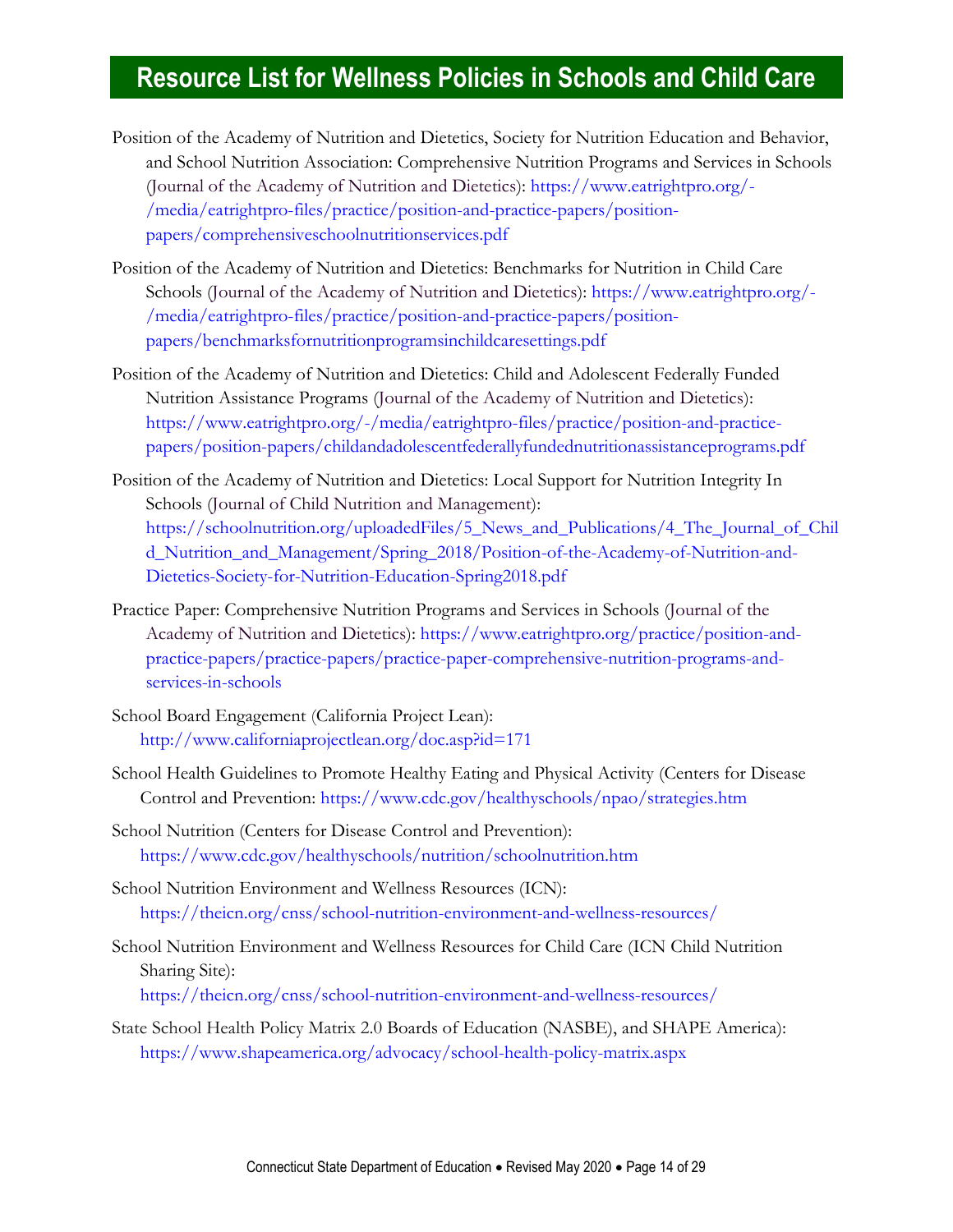Student Wellness: A Healthy Food and Physical Activity Policy Resource Guide (California School Board Association): [https://www.csba.org/-](https://www.csba.org/-/media/CSBA/Files/GovernanceResources/EducationIssues/ConditionsofChildren/201211StudentWellnessGuide_rev2013.ashx?la=en&rev=9c2b4ae9287c4d11872cbe561a49df01)

[/media/CSBA/Files/GovernanceResources/EducationIssues/ConditionsofChildren/201211St](https://www.csba.org/-/media/CSBA/Files/GovernanceResources/EducationIssues/ConditionsofChildren/201211StudentWellnessGuide_rev2013.ashx?la=en&rev=9c2b4ae9287c4d11872cbe561a49df01) [udentWellnessGuide\\_rev2013.ashx?la=en&rev=9c2b4ae9287c4d11872cbe561a49df01](https://www.csba.org/-/media/CSBA/Files/GovernanceResources/EducationIssues/ConditionsofChildren/201211StudentWellnessGuide_rev2013.ashx?la=en&rev=9c2b4ae9287c4d11872cbe561a49df01)

UCONN Rudd Center for Food Policy & Obesity:<http://www.uconnruddcenter.org/>

Wellness Policy Resources (USDA):<https://www.fns.usda.gov/cfs/wellness-policy-resources>

#### <span id="page-14-0"></span>**Employee Wellness**

- Employee Wellness (Alliance for a Healthier Generation): <https://www.healthiergeneration.org/take-action/schools/wellness-topics/employee-wellness>
- Fitness Breaks (Alliance for a Healthier Generation): <https://www.healthiergeneration.org/resources/physical-activity/fitness-breaks>
- Healthy School, Healthy Staff, Healthy Students: A Guide to Improving School Employee Wellness (National Association of Chronic Disease Directors): [http://https//cdn.ymaws.com/www.chronicdisease.org/resource/resmgr/school\\_health/schoo](http://https/cdn.ymaws.com/www.chronicdisease.org/resource/resmgr/school_health/school_employee_wellness/nacdd_schoolemployeewellness.pdf) [l\\_employee\\_wellness/nacdd\\_schoolemployeewellness.pdf](http://https/cdn.ymaws.com/www.chronicdisease.org/resource/resmgr/school_health/school_employee_wellness/nacdd_schoolemployeewellness.pdf)
- Making Worksite Wellness Work at Your School (Iowa Department of Public Health and Iowa Department of Education): [https://healthymeals.fns.usda.gov/hsmrs/Iowa/School\\_Worksite\\_Wellness.pdf](https://healthymeals.fns.usda.gov/hsmrs/Iowa/School_Worksite_Wellness.pdf)
- School Employee Well-Being (Kaiser Permanente Thriving Schools): <https://thrivingschools.kaiserpermanente.org/school-employees/>
- Smart Guide 8: Employee Wellness (RMC Health): <https://www.rmc.org/wp-content/uploads/2020/01/8-Employee-Wellness-Smart-Guide.pdf>
- Steps to Wellness: A Guide to Implementing the 2008 Physical Activity Guidelines for Americans in the Workplace (Centers for Disease Control and Prevention): [https://www.cdc.gov/physicalactivity/worksite](https://www.cdc.gov/physicalactivity/worksite-pa/pdf/steps2wellness_broch14_508_tag508_tag508.pdf)[pa/pdf/steps2wellness\\_broch14\\_508\\_tag508\\_tag508.pdf](https://www.cdc.gov/physicalactivity/worksite-pa/pdf/steps2wellness_broch14_508_tag508_tag508.pdf)
- The Well Workplace Checklist (Wellness Council of America): <https://www.welcoa.org/get-started/checklist/>
- Workplace Health Model (Centers for Disease Control and Prevention): <https://www.cdc.gov/workplacehealthpromotion/model/index.html>
- Workplace Health Promotion (Centers for Disease Control and Prevention): <https://www.cdc.gov/workplacehealthpromotion/index.html>
- Worksite Health ScoreCard (Centers for Disease Control and Prevention): <https://www.cdc.gov/workplacehealthpromotion/initiatives/healthscorecard/index.html>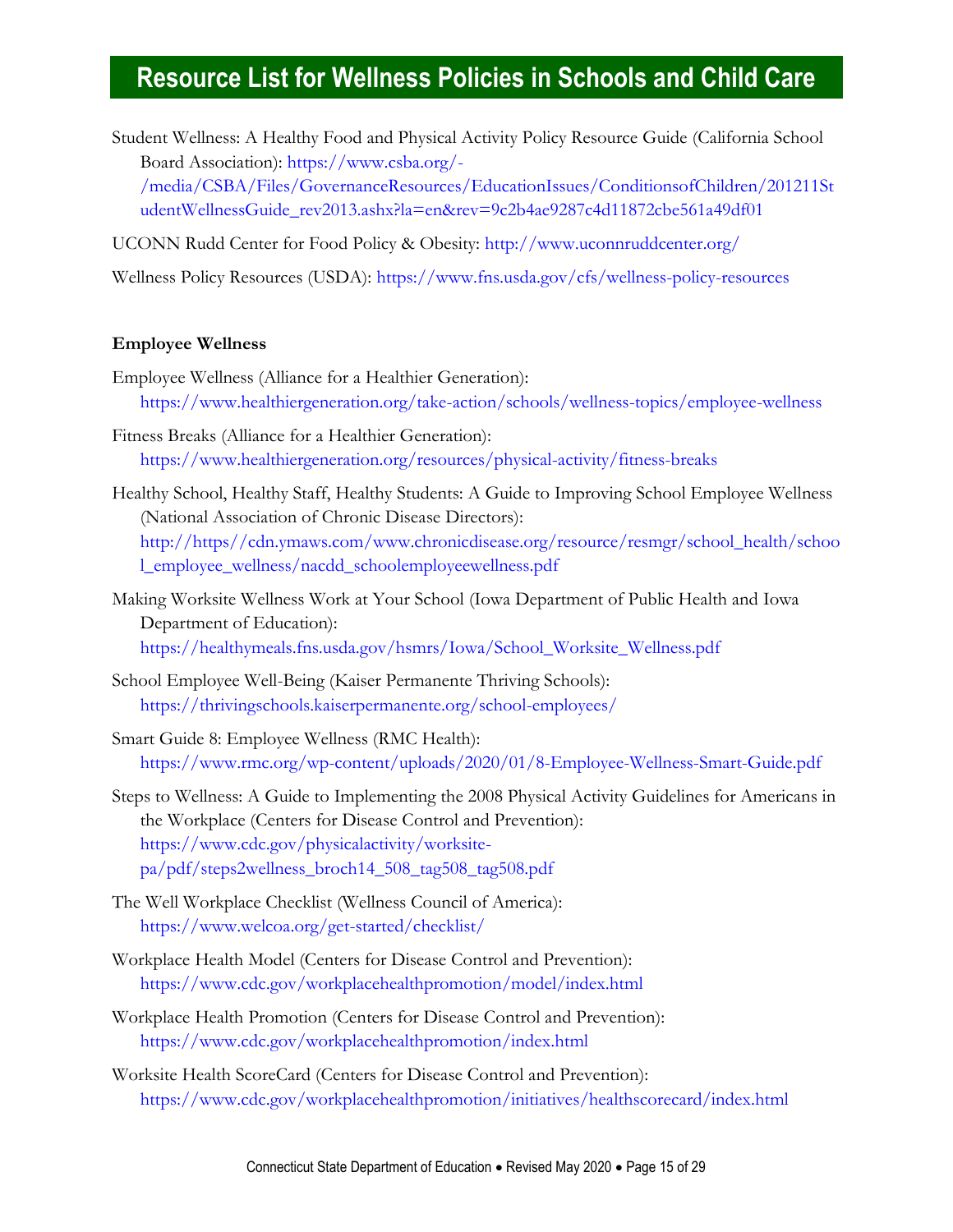### **Engaging Families**

- Advocacy Guides: Parent Engagement in School Wellness Policy Toolkit (California Project LEAN):<http://www.californiaprojectlean.org/doc.asp?id=168&parentid=20>
- Empowering Parent Advocates (UCONN Rudd Center for Food Policy & Obesity): <http://ruddroots-dev.port200.com/>
- Family and Community Engagement (Centers for Disease Control and Prevention): <https://www.cdc.gov/healthyschools/physicalactivity/family-community.htm>
- Healthier Middle Schools: Everyone Can Help (USDA): <https://www.fns.usda.gov/tn/healthier-middle-schools-everyone-can-help>
- How to Enforce a Wellness Policy: A Guide for Parents and Community Advocates (ChangeLab Solutions):

[http://www.changelabsolutions.org/sites/default/files/EnforceWellnssPlcy\\_FINAL\\_revised20](http://www.changelabsolutions.org/sites/default/files/EnforceWellnssPlcy_FINAL_revised201311.pdf) [1311.pdf](http://www.changelabsolutions.org/sites/default/files/EnforceWellnssPlcy_FINAL_revised201311.pdf)

- Parent Engagement A Key Ingredient for Successful School Meal Programs (Cooperative Extension): [https://healthy-food-choices-in-schools.extension.org/parent-engagement-a-key](https://healthy-food-choices-in-schools.extension.org/parent-engagement-a-key-ingredient-for-successful-school-meal-programs/)[ingredient-for-successful-school-meal-programs/](https://healthy-food-choices-in-schools.extension.org/parent-engagement-a-key-ingredient-for-successful-school-meal-programs/)
- Parent Engagement: Strategies for Involving Parents in School Health (Centers for Disease Control and Prevention):

[https://www.cdc.gov/healthyschools/parentsforhealthyschools/pdf/parent\\_engagement\\_strate](https://www.cdc.gov/healthyschools/parentsforhealthyschools/pdf/parent_engagement_strategies.pdf) [gies.pdf](https://www.cdc.gov/healthyschools/parentsforhealthyschools/pdf/parent_engagement_strategies.pdf)

- Parent Lesson Plans: Advocating for Healthier School Environment (California Project LEAN): <http://www.californiaprojectlean.org/doc.asp?id=168&parentid=20>
- Parents for Healthy Schools (Centers for Disease Control and Prevention): [https://www.cdc.gov/healthyschools/parentsforhealthyschools/p4hs.htm?CDC\\_AA\\_refVal=h](https://www.cdc.gov/healthyschools/parentsforhealthyschools/p4hs.htm?CDC_AA_refVal=https%3A%2F%2Fwww.cdc.gov%2Fhealthyschools%2Fparentengagement%2Fparentsforhealthyschools.htm) [ttps%3A%2F%2Fwww.cdc.gov%2Fhealthyschools%2Fparentengagement%2Fparentsforhealthy](https://www.cdc.gov/healthyschools/parentsforhealthyschools/p4hs.htm?CDC_AA_refVal=https%3A%2F%2Fwww.cdc.gov%2Fhealthyschools%2Fparentengagement%2Fparentsforhealthyschools.htm) [schools.htm](https://www.cdc.gov/healthyschools/parentsforhealthyschools/p4hs.htm?CDC_AA_refVal=https%3A%2F%2Fwww.cdc.gov%2Fhealthyschools%2Fparentengagement%2Fparentsforhealthyschools.htm)
- Promoting Parent Engagement in School Health: A Facilitator's Guide for Staff Development (Centers for Disease Control and Prevention): [https://www.cdc.gov/healthyschools/parentsforhealthyschools/pdf/parentengagement\\_facilita](https://www.cdc.gov/healthyschools/parentsforhealthyschools/pdf/parentengagement_facilitator_guide.pdf)

[tor\\_guide.pdf](https://www.cdc.gov/healthyschools/parentsforhealthyschools/pdf/parentengagement_facilitator_guide.pdf)

- School-age Family Engagement Virtual Lab School, The Department of Defense and The Ohio State University):<https://www.virtuallabschool.org/school-age/family-engagement>
- School-Family-Community Partnerships (CSDE): <https://portal.ct.gov/SDE/SFCP/School-Family-Community-Partnerships>
- <span id="page-15-0"></span>Smart Guide 9: Family Engagement (RMC Health): [https://www.rmc.org/p-content/uploads/2020/01/9-Family-Engagement-Smart-Guide.pdf](https://www.rmc.org/wp-content/uploads/2020/01/9-Family-Engagement-Smart-Guide.pdf)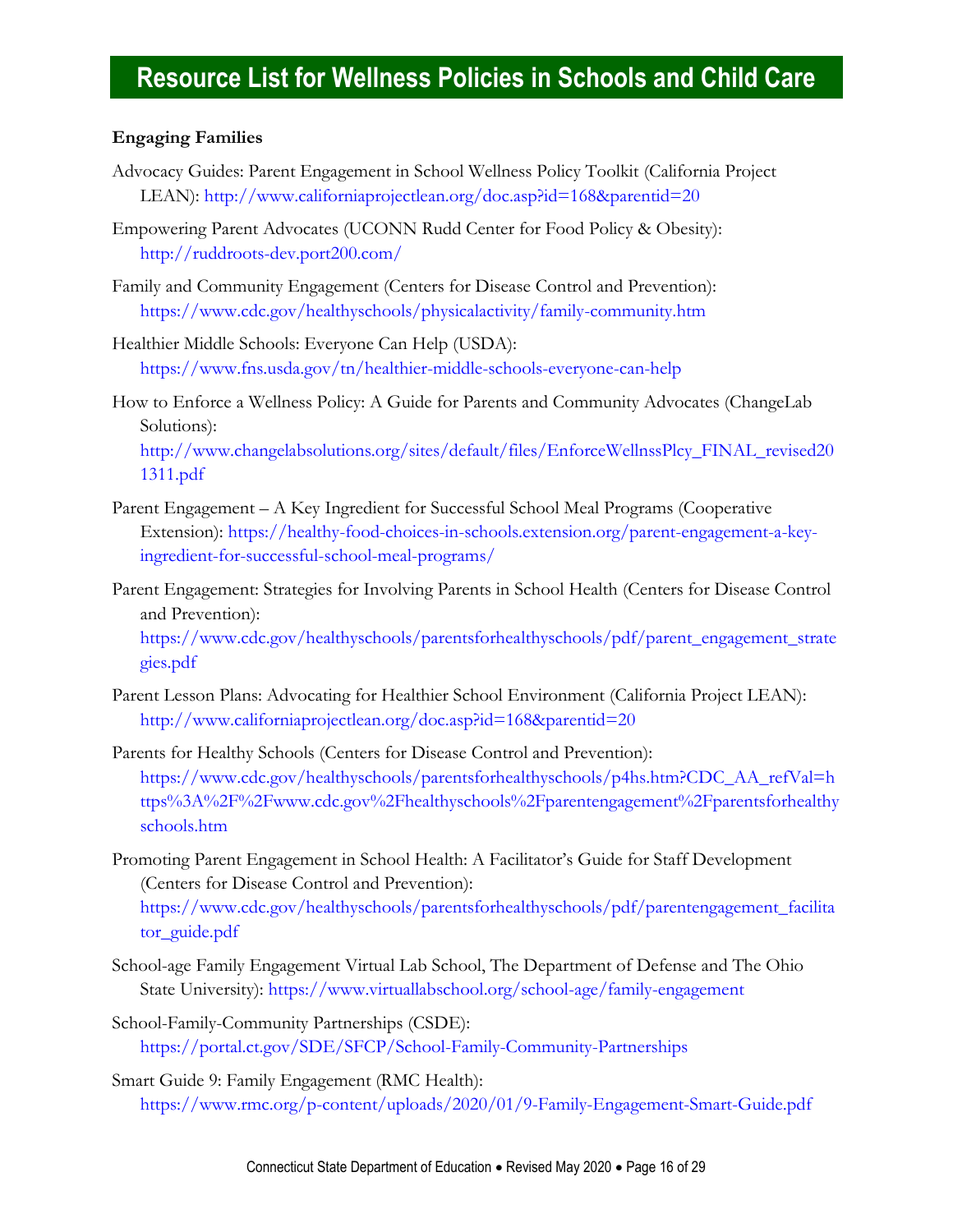Student Well-Being (Kaiser Permanente Thriving Schools): <https://thrivingschools.kaiserpermanente.org/students/>

Tips for Gaining Parental Support of Your Child Nutrition Program (ICN Mealtime Memo for Child Care): [https://theicn.org/resources/381/2012-mealtime-memos/106218/august-2012](https://theicn.org/resources/381/2012-mealtime-memos/106218/august-2012-tips-for-gaining-parental-support-of-your-child-nutrition-program.pdf) [tips-for-gaining-parental-support-of-your-child-nutrition-program.pdf](https://theicn.org/resources/381/2012-mealtime-memos/106218/august-2012-tips-for-gaining-parental-support-of-your-child-nutrition-program.pdf)

For nutrition education resources for families, see the CSDE's document, *[Resource List for Nutrition](https://portal.ct.gov/-/media/SDE/Nutrition/Resources/ResourcesNutritionEducation.pdf)  [Education](https://portal.ct.gov/-/media/SDE/Nutrition/Resources/ResourcesNutritionEducation.pdf)*. For nutrition handouts and information for families, see the CSDE's document, *[Resource](https://portal.ct.gov/-/media/SDE/Nutrition/Resources/ResourcesDietaryGuidelines.pdf)  [List for Dietary Guidance and Nutrition Information](https://portal.ct.gov/-/media/SDE/Nutrition/Resources/ResourcesDietaryGuidelines.pdf)*.

### **Engaging Students**

- How to Enforce a Wellness Policy: for Parents and Community Advocates (ChangeLab Solutions): <https://www.changelabsolutions.org/product/how-enforce-wellness-policy>
- Let's Eat! A Guide to Engaging Students in Smarter Lunchrooms (Cooperative Extension): [https://healthy-food-choices-in-schools.extension.org/lets-eat-a-guide-to-engaging-students-in](https://healthy-food-choices-in-schools.extension.org/lets-eat-a-guide-to-engaging-students-in-smarter-lunchrooms/)[smarter-lunchrooms/](https://healthy-food-choices-in-schools.extension.org/lets-eat-a-guide-to-engaging-students-in-smarter-lunchrooms/)
- Top 10 Ways to Involve Students in Your School Nutrition Program (School Nutrition Association): [https://schoolnutrition.org/Resources/MktComm/Engage-Top-10-Ways-to-](https://schoolnutrition.org/Resources/MktComm/Engage-Top-10-Ways-to-Involve-Students-in-Your-School-Nutrition-Program/)[Involve-Students-in-Your-School-Nutrition-Program/](https://schoolnutrition.org/Resources/MktComm/Engage-Top-10-Ways-to-Involve-Students-in-Your-School-Nutrition-Program/)
- Youth Engagement (California Project Lean): <https://www.californiaprojectlean.org/doc.asp?id=170&parentid=20>

<span id="page-16-0"></span>For nutrition education resources, see the CSDE's document, *[Resource List for Nutrition Education](https://portal.ct.gov/-/media/SDE/Nutrition/Resources/ResourcesNutritionEducation.pdf)*. For nutrition handouts and information, see the CSDE's document, *[Resource List for Dietary Guidance and](https://portal.ct.gov/-/media/SDE/Nutrition/Resources/ResourcesDietaryGuidelines.pdf)  [Nutrition Information](https://portal.ct.gov/-/media/SDE/Nutrition/Resources/ResourcesDietaryGuidelines.pdf)*.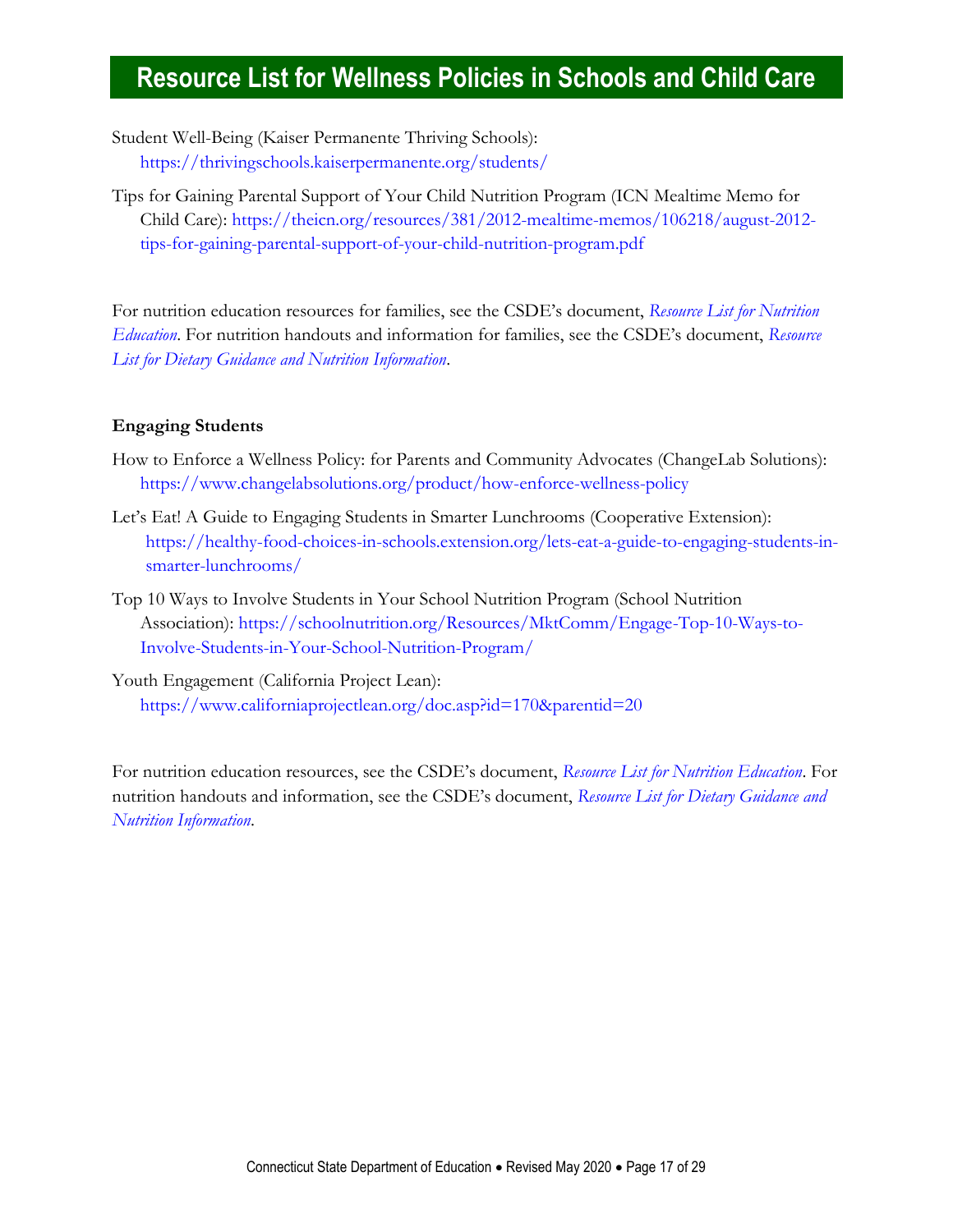#### **Evaluation**

- A Framework for Program Evaluation (Centers for Disease Control and Prevention): <https://www.cdc.gov/eval/framework/index.htm>
- CDC Evaluation Resources (Centers for Disease Control and Prevention**):**  <https://www.cdc.gov/eval/resources/index.htm>
- Community Health Assessment and Group Evaluation (CHANGE) Tool (Centers for Disease Control and Prevention): [https://www.cdc.gov/nccdphp/dnpao/state-local-programs/change](https://www.cdc.gov/nccdphp/dnpao/state-local-programs/change-tool/index.html)[tool/index.html](https://www.cdc.gov/nccdphp/dnpao/state-local-programs/change-tool/index.html)
- Evaluating Community Programs and Initiatives (The Community Toolbox, University of Kansas): <https://ctb.ku.edu/en/evaluating-community-programs-and-initiatives>
- Introduction to Program Evaluation for Public Health Programs: A Self-Study Guide (Centers for Disease Control and Prevention):<https://www.cdc.gov/eval/guide/index.htm>
- Logic Model Development Guide (W.K. Kellogg Foundation): [https://www.wkkf.org/resource](https://www.wkkf.org/resource-directory/resource/2006/02/wk-kellogg-foundation-logic-model-development-guide)[directory/resource/2006/02/wk-kellogg-foundation-logic-model-development-guide](https://www.wkkf.org/resource-directory/resource/2006/02/wk-kellogg-foundation-logic-model-development-guide)
- Nutrition Education: Principles of Sound Impact Evaluation (USDA): <https://www.fns.usda.gov/nutrition-education-principles-sound-impact-evaluation>
- Online Training: Evaluating School Wellness Activates (ICN): [https://theicn.docebosaas.com/learn/public/course/view/elearning/56/EvaluatingSchoolWell](https://theicn.docebosaas.com/learn/public/course/view/elearning/56/EvaluatingSchoolWellnessActivities) [nessActivities](https://theicn.docebosaas.com/learn/public/course/view/elearning/56/EvaluatingSchoolWellnessActivities)
- Physical Activity Evaluation Handbook (Centers for Disease Control and Prevention): <https://www.cdc.gov/nccdphp/dnpa/physical/handbook/pdf/handbook.pdf>
- Program Development and Evaluation: Logic Models (University of Wisconsin Cooperative Extension):<https://fyi.extension.wisc.edu/programdevelopment/logic-models/>
- Quick Tips: Survey Procedures (University of Wisconsin Cooperative Extension): <https://fyi.extension.wisc.edu/programdevelopment/files/2016/04/Tipsheet7.pdf>
- Refresh Your Policy (Alliance for a Healthier Generation): [https://www.healthiergeneration.org/take-action/schools/wellness-topics/policy](https://www.healthiergeneration.org/take-action/schools/wellness-topics/policy-environment/local-school-wellness-policy/refresh-your)[environment/local-school-wellness-policy/refresh-your](https://www.healthiergeneration.org/take-action/schools/wellness-topics/policy-environment/local-school-wellness-policy/refresh-your)
- School Wellness Policies (CSDE):<https://portal.ct.gov/SDE/Nutrition/School-Wellness-Policies>
- The 2002 User-Friendly Handbook for Program Evaluation (National Science Foundation): <https://www.nsf.gov/pubs/2002/nsf02057/nsf02057.pdf>
- <span id="page-17-0"></span>The Evaluation Exchange (Global Family Research Project, formerly Harvard Family Research Project):<https://archive.globalfrp.org/evaluation/the-evaluation-exchange>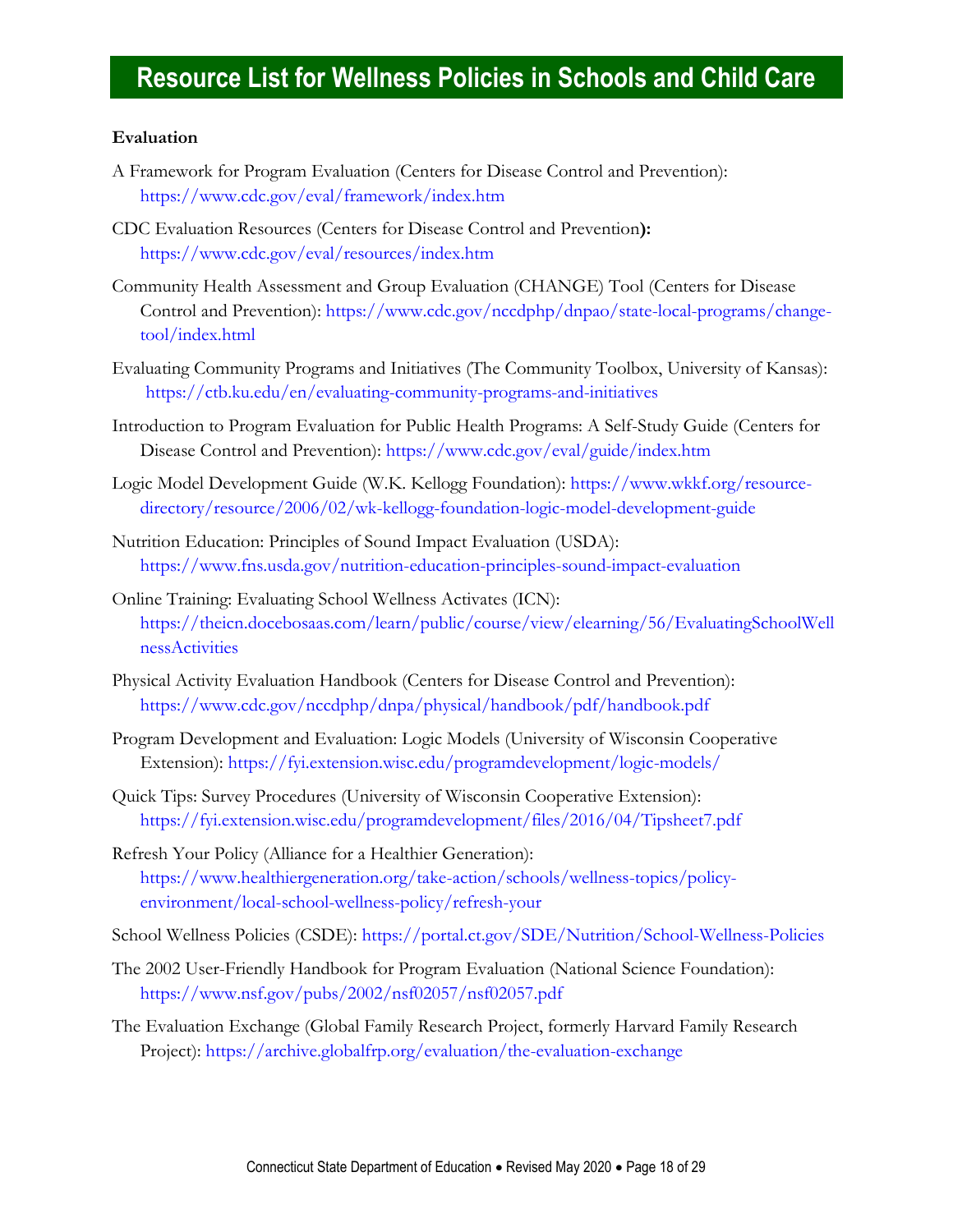#### **Grants and Funding**

- Carol M. White Physical Education Program (PEP) (U.S. Department of Education): <https://www2.ed.gov/programs/whitephysed/index.html>
- Community Food Projects Competitive Grants Program (USDA): [https://nifa.usda.gov/funding](https://nifa.usda.gov/funding-opportunity/community-food-projects-cfp-competitive-grants-program)[opportunity/community-food-projects-cfp-competitive-grants-program](https://nifa.usda.gov/funding-opportunity/community-food-projects-cfp-competitive-grants-program)
- Fuel Up to Play 60:<https://www.fueluptoplay60.com/funding/general-information>
- Funding Opportunities (National Institute for Occupational Safety and Health, Centers for Disease Control and Prevention):<https://www.cdc.gov/niosh/oep/funding.html>
- Funding Opportunities (Robert Wood Johnson Foundation): <https://www.rwjf.org/en/how-we-work/grants-explorer/funding-opportunities.html>
- Funding Opportunities (USDA):<https://www.usda.gov/topics/opioids/usda-funding>
- Getting Grants and Financial Resources (The Community Toolbox, University of Kansas): <https://ctb.ku.edu/en/table-of-contents/finances/grants-and-financial-resources>
- Grant Alerts (The Center for Health and Health Care in Schools): [http://healthinschools.org/our](http://healthinschools.org/our-work/weekly-publications/grant-alerts/#sthash.VlJKXLIw.dpbs)[work/weekly-publications/grant-alerts/#sthash.VlJKXLIw.dpbs](http://healthinschools.org/our-work/weekly-publications/grant-alerts/#sthash.VlJKXLIw.dpbs)
- Grant Information (U.S. Department of Education Grant Database): <https://www2.ed.gov/about/offices/list/ocfo/grants/grants.html>
- Grant Writing Basics (U.S. Department of Health and Human Services): <https://grantsgovprod.wordpress.com/category/learngrants/grant-writing-basics/>
- Grants (Centers for Disease Control and Prevention):<https://www.cdc.gov/grants/index.html>
- Grants and Awards (National Education Association):<http://www.nea.org/grants>
- Grants, Funding & Fellowships (Partners in Information Access for the Public Health Workforce): [https://www.phpartners.org/ph\\_public/topic/grants](https://www.phpartners.org/ph_public/topic/grants)
- Grants.Gov (U.S. Department of Health and Human Services):<https://www.grants.gov/>
- No Kid Hungry and Kellogg School Breakfast Grants (No Kid Hungry): <https://www.nokidhungry.org/kellogg-breakfast-grants>
- Programs & Grants (The Lunch Box): <https://www.chefannfoundation.org/programs-and-grants/>
- School Grants for Healthy Kids (Action for Healthy Kids): <https://www.actionforhealthykids.org/school-grants-support/>
- <span id="page-18-0"></span>SNF Equipment Grants (School Nutrition Association): [https://schoolnutrition.org/news-publications/news/2019/snf-equipment-grants-for-2020-are](https://schoolnutrition.org/news-publications/news/2019/snf-equipment-grants-for-2020-are-now-open/)[now-open/](https://schoolnutrition.org/news-publications/news/2019/snf-equipment-grants-for-2020-are-now-open/)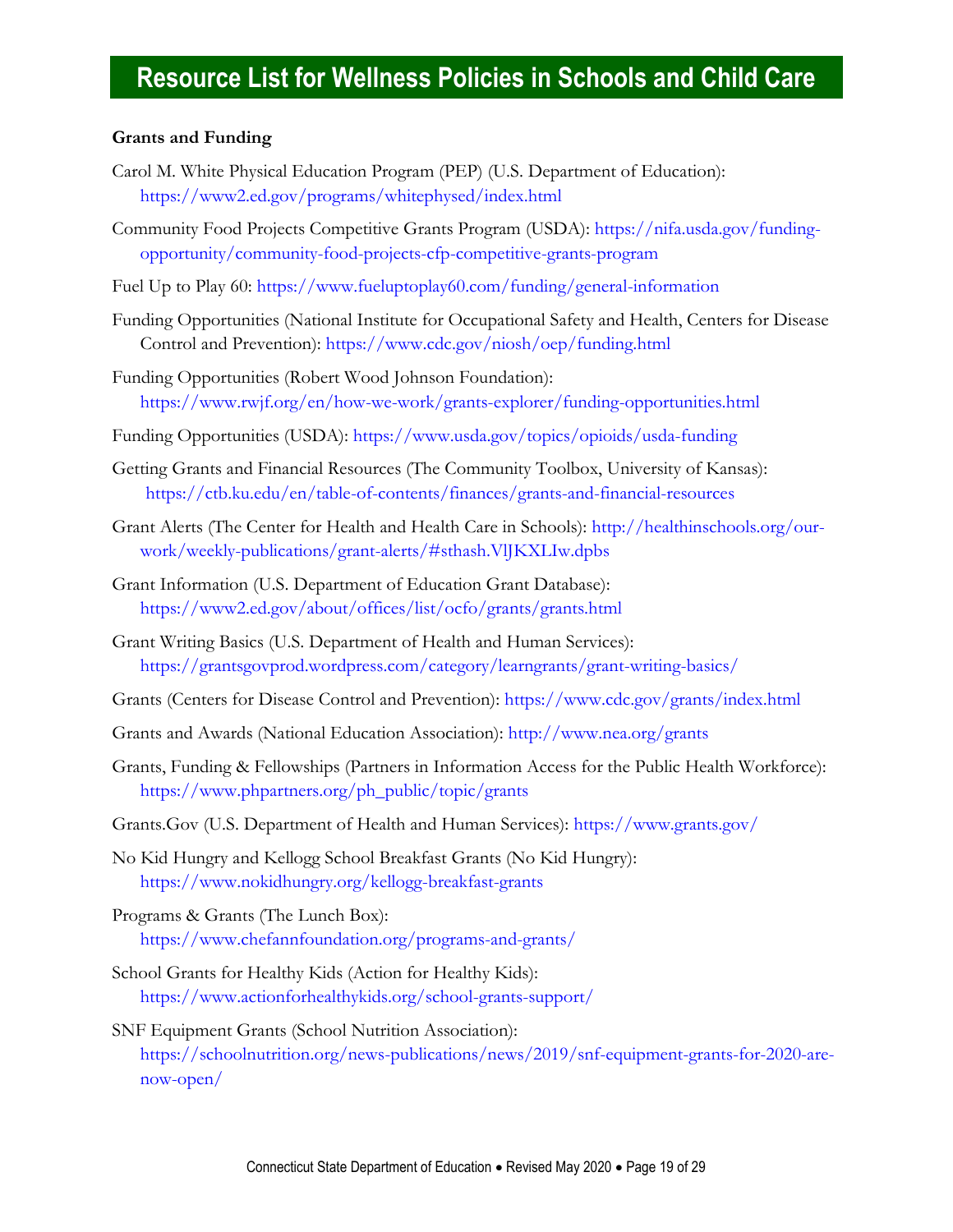### **Legislation**

- Bill Information Services Overview (National Conference of State Legislatures): <https://www.ncsl.org/aboutus/ncslservice/bill-information-services-overview.aspx>
- Competitive Foods in Schools (CSDE): <https://portal.ct.gov/SDE/Nutrition/Competitive-Foods/Documents>
- Congress.gov:<https://www.congress.gov/>
- Connecticut Competitive Foods Regulations (CSDE): <https://portal.ct.gov/-/media/SDE/Nutrition/CompFoods/CTCompFoodRegulation.pdf>
- Connecticut General Statutes Section 10-215: Lunches, breakfasts and other feeding programs for public school children and employees: [https://www.cga.ct.gov/current/pub/chap\\_169.htm#sec\\_10-215](https://www.cga.ct.gov/current/pub/chap_169.htm#sec_10-215)
- Connecticut General Statutes Section 10-215a. Nonpublic school and nonprofit agency participation in feeding programs: [https://www.cga.ct.gov/current/pub/chap\\_169.htm#sec\\_10-215a](https://www.cga.ct.gov/current/pub/chap_169.htm#sec_10-215a)
- Connecticut General Statutes Section 10-215b: Duties of State Board of Education re feeding programs: [https://www.cga.ct.gov/current/pub/chap\\_169.htm#sec\\_10-215b](https://www.cga.ct.gov/current/pub/chap_169.htm#sec_10-215b)
- Connecticut General Statutes Section 10-215e: Nutrition standards for food that is not part of lunch or breakfast program: [https://www.cga.ct.gov/current/pub/chap\\_169.htm#sec\\_10-215e](https://www.cga.ct.gov/current/pub/chap_169.htm#sec_10-215e)
- Connecticut General Statutes Section 10-215f: Certification that food meets nutrition standards: [https://www.cga.ct.gov/current/pub/chap\\_169.htm#sec\\_10-215f](https://www.cga.ct.gov/current/pub/chap_169.htm#sec_10-215f)
- Connecticut General Statutes Section 10-221o: Lunch periods, Recess: [https://www.cga.ct.gov/current/pub/chap\\_170.htm#sec\\_10-221o](https://www.cga.ct.gov/current/pub/chap_170.htm#sec_10-221o)
- Connecticut General Statutes Section 10-221p: Boards to make available for purchase nutritious and low-fat food: [https://www.cga.ct.gov/current/pub/chap\\_170.htm#sec\\_10-221p](https://www.cga.ct.gov/current/pub/chap_170.htm#sec_10-221p)
- Connecticut General Statutes Section 10-221q: Sale of beverages: [https://www.cga.ct.gov/current/pub/chap\\_170.htm#sec\\_10-221q](https://www.cga.ct.gov/current/pub/chap_170.htm#sec_10-221q)
- Govtrack: <https://www.govtrack.us/>
- Laws and Regulations for Child Nutrition Programs (CSDE): <https://portal.ct.gov/SDE/Nutrition/Laws-and-Regulations-for-Child-Nutrition-Programs>
- Legislation & Policy (Partners in Information Access for the Public Health Workforce): [https://www.phpartners.org/ph\\_public/topic/legis](https://www.phpartners.org/ph_public/topic/legis)
- Legislation Database (UCONN Rudd Center for Food Policy & Obesity): <http://www.uconnruddcenter.org/legislation-database>
- Nutrition, Physical Activity, and Obesity Legislation Data (Centers for Disease Control and Prevention): [https://chronicdata.cdc.gov/Nutrition-Physical-Activity-and-Obesity/CDC-Nutrition-Physical-](https://chronicdata.cdc.gov/Nutrition-Physical-Activity-and-Obesity/CDC-Nutrition-Physical-Activity-and-Obesity-Legisl/nxst-x9p4)[Activity-and-Obesity-Legisl/nxst-x9p4](https://chronicdata.cdc.gov/Nutrition-Physical-Activity-and-Obesity/CDC-Nutrition-Physical-Activity-and-Obesity-Legisl/nxst-x9p4)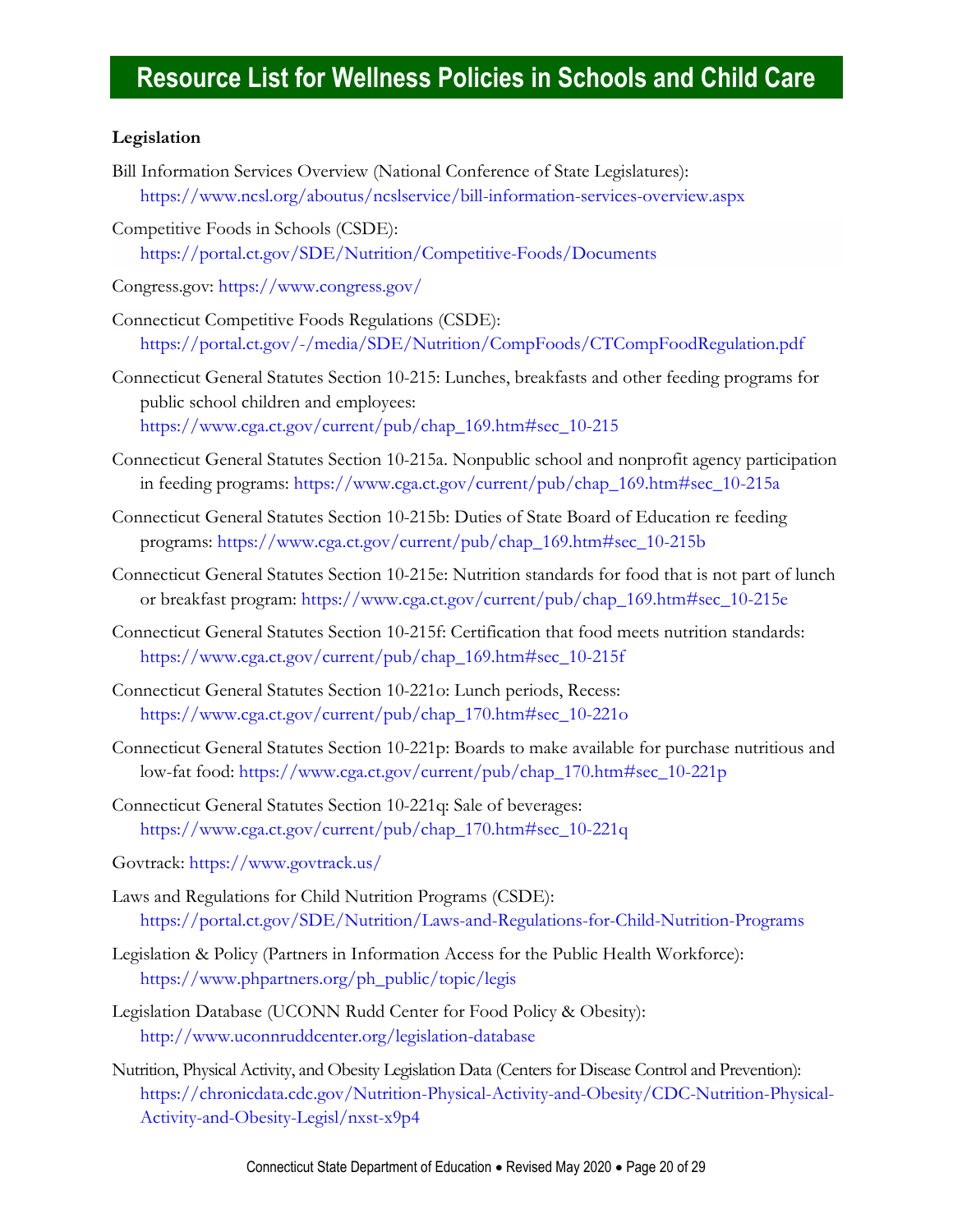- Section 10-215b-1 of the Regulations of Connecticut State Agencies: Competitive foods: [https://eregulations.ct.gov/eRegsPortal/Browse/RCSA/Title\\_10Subtitle\\_10-215bSection\\_10-](https://eregulations.ct.gov/eRegsPortal/Browse/RCSA/Title_10Subtitle_10-215bSection_10-215b-1/) [215b-1/](https://eregulations.ct.gov/eRegsPortal/Browse/RCSA/Title_10Subtitle_10-215bSection_10-215b-1/)
- Section 10-215b-23 of the Regulations of Connecticut State Agencies: Accrual of income: [http://https/eregulations.ct.gov/eRegsPortal/Browse/RCSA/Title\\_10Subtitle\\_10-](http://https/eregulations.ct.gov/eRegsPortal/Browse/RCSA/Title_10Subtitle_10-215bSection_10-215b-23/) [215bSection\\_10-215b-23/](http://https/eregulations.ct.gov/eRegsPortal/Browse/RCSA/Title_10Subtitle_10-215bSection_10-215b-23/)
- State School Health Policy Database (NASBE):<https://statepolicies.nasbe.org/health>
- Summary Chart: Federal and State Requirements for Competitive Foods in HFC Public Schools (CSDE):<https://portal.ct.gov/-/media/SDE/Nutrition/CompFoods/SummaryChartHFC.pdf>
- Summary Chart: Federal and State Requirements for Competitive Foods in Non-HFC Public Schools (CSDE): [https://portal.ct.gov/-](https://portal.ct.gov/-/media/SDE/Nutrition/CompFoods/SummaryChartNonHFC.pdf) [/media/SDE/Nutrition/CompFoods/SummaryChartNonHFC.pdf](https://portal.ct.gov/-/media/SDE/Nutrition/CompFoods/SummaryChartNonHFC.pdf)
- Summary Chart: Federal and State Requirements for Competitive Foods in Private Schools and RCCIs (CSDE): [https://portal.ct.gov/-](https://portal.ct.gov/-/media/SDE/Nutrition/CompFoods/SummaryChartPrivateRCCI.pdf) [/media/SDE/Nutrition/CompFoods/SummaryChartPrivateRCCI.pdf](https://portal.ct.gov/-/media/SDE/Nutrition/CompFoods/SummaryChartPrivateRCCI.pdf)

#### <span id="page-20-0"></span>**Marketing and Promotion**

- CDC Social Media Tools, Guidelines & Best Practices (Centers for Disease Control and Prevention): <https://www.cdc.gov/SocialMedia/Tools/guidelines/>
- Communications and Marketing (School Nutrition Association): <https://schoolnutrition.org/learning-center/communications-marketing/>
- Energize Your Day with School Breakfast (USDA):<https://www.fns.usda.gov/sbp/toolkit>
- Gateway to Health Communication (Centers for Disease Control and Prevention): <https://www.cdc.gov/healthcommunication/index.html>
- Local School Wellness Policy Outreach Toolkit (USDA): <https://www.fns.usda.gov/tn/local-school-wellness-policy-outreach-toolkit>
- Local School Wellness Policy Outreach Toolkit (USDA): <https://www.fns.usda.gov/tn/local-school-wellness-policy-outreach-toolkit>
- Marketing (University of Minnesota Extension): <https://extension.umn.edu/great-trays-toolkit/marketing>
- Marketing and Communications in Keys to Excellence (School Nutrition Association): [https://schoolnutrition.org/uploadedFiles/5\\_Learning\\_Center/10\\_USDA\\_Professional\\_Standa](https://schoolnutrition.org/uploadedFiles/5_Learning_Center/10_USDA_Professional_Standards/Keys-to-Excellence-Standards.pdf) [rds/Keys-to-Excellence-Standards.pdf](https://schoolnutrition.org/uploadedFiles/5_Learning_Center/10_USDA_Professional_Standards/Keys-to-Excellence-Standards.pdf)

Marketing and Education (The Lunch Box):<https://www.thelunchbox.org/marketing>

Marketing Resources (USDA): [https://www.fns.usda.gov/sbp/toolkit\\_marketingresources](https://www.fns.usda.gov/sbp/toolkit_marketingresources)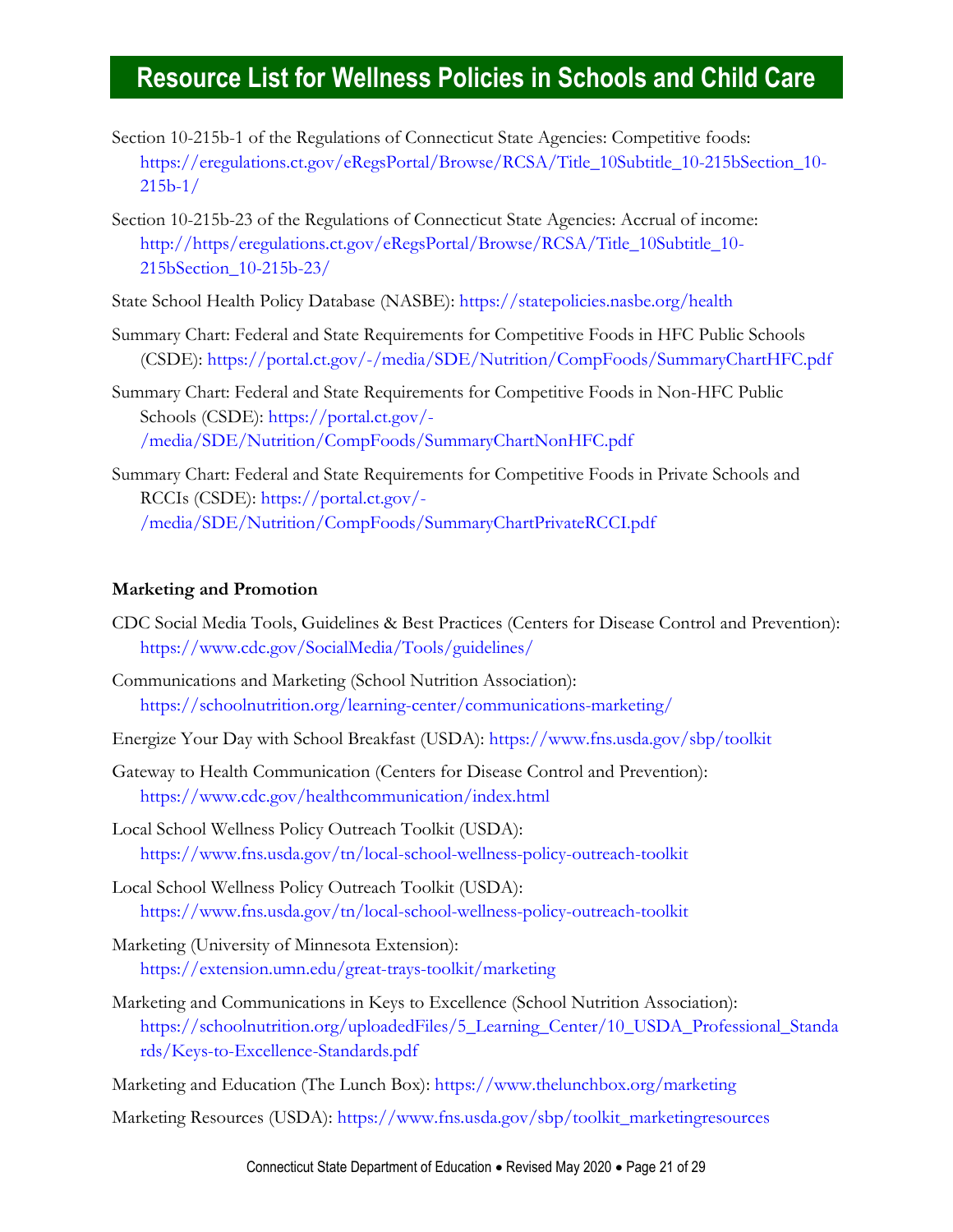- National School Breakfast Week (School Nutrition Association): <https://schoolnutrition.org/meetings/events/nsbw/2020/>
- National School Lunch Week (School Nutrition Association): <https://schoolnutrition.org/meetings/events/nslw/2019/>
- School Breakfast Program Marketing Strategy (USDA): <https://www.fns.usda.gov/sbp/marketing-strategy>
- The Health Communicator's Social Media Toolkit (Centers for Disease Control and Prevention): [https://www.cdc.gov/socialmedia/Tools/guidelines/pdf/SocialMediaToolkit\\_BM.pdf?source=](https://www.cdc.gov/socialmedia/Tools/guidelines/pdf/SocialMediaToolkit_BM.pdf?source=govdelivery) [govdelivery](https://www.cdc.gov/socialmedia/Tools/guidelines/pdf/SocialMediaToolkit_BM.pdf?source=govdelivery)

<span id="page-21-0"></span>For information on cafeteria signage, see "Signage and Posters" in the CSDE's document, *[Resource](https://portal.ct.gov/-/media/SDE/Nutrition/Resources/ResourcesMenuPlanning.pdf)  [List for Menu Planning and Food Production in Child Nutrition Programs](https://portal.ct.gov/-/media/SDE/Nutrition/Resources/ResourcesMenuPlanning.pdf)*.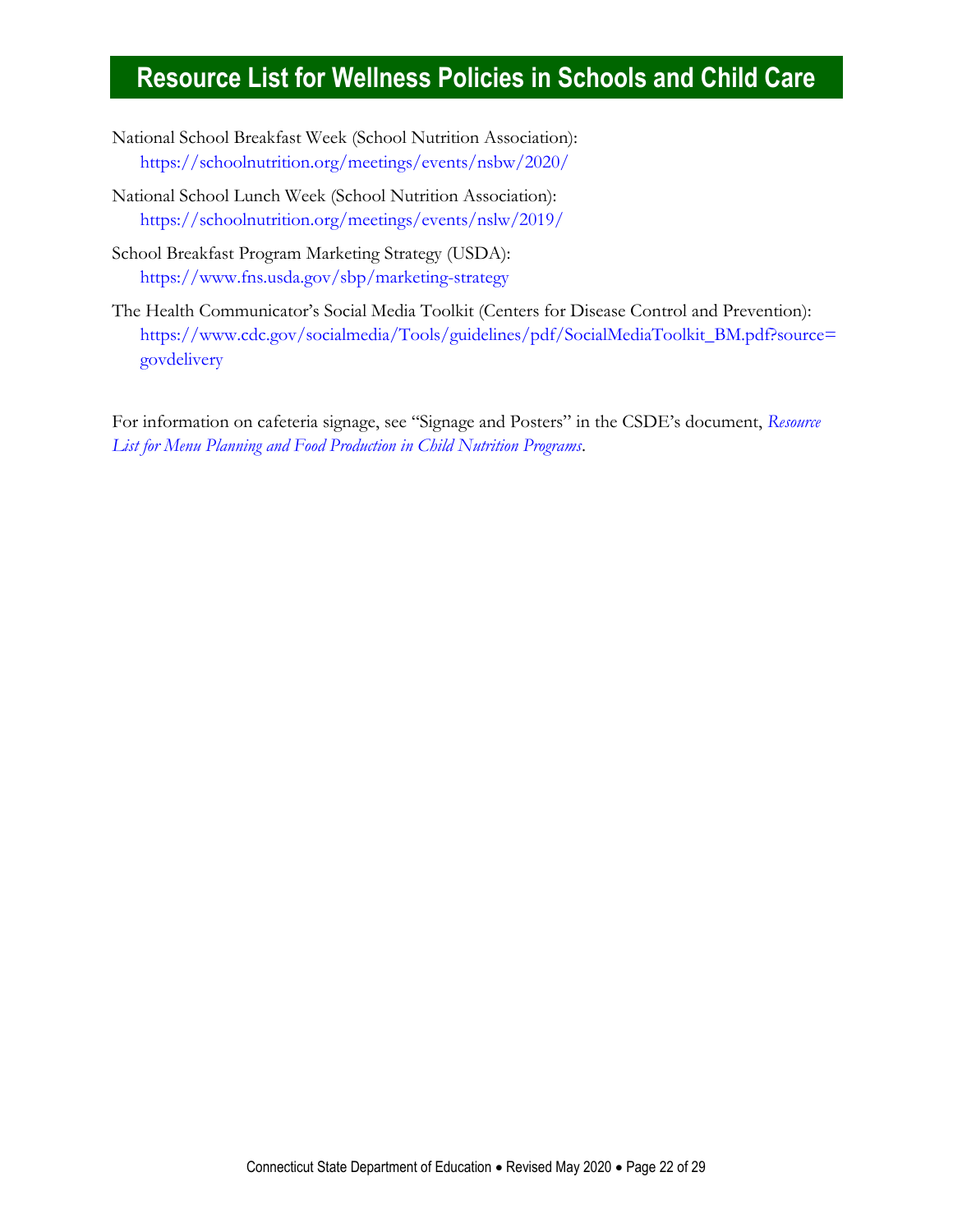### **Meal Schedules**

- Children Need Sufficient Time to Eat School Lunch (American Journal of Public Health): <https://www.ncbi.nlm.nih.gov/pmc/articles/PMC5227952/>
- Eating at School: A Summary of NFSMI Research on Time Required By Students to Eat Lunch (ICN, 2001): [http://www.schoolwellnesspolicies.org/resources/eating\\_at\\_school.pdf](http://www.schoolwellnesspolicies.org/resources/eating_at_school.pdf)
- Ensuring Adequate Time to Eat (California Department of Education): <https://www.cde.ca.gov/ls/nu/sn/timetoeat.asp>
- How Long Does It Take Students to Eat Lunch? A Summary of Three Studies (The Journal of Child Nutrition & Management): [https://schoolnutrition.org/uploadedFiles/5\\_News\\_and\\_Publications/4\\_The\\_Journal\\_of\\_Chil](https://schoolnutrition.org/uploadedFiles/5_News_and_Publications/4_The_Journal_of_Child_Nutrition_and_Management/Spring_2002/3-conklin.pdf) [d\\_Nutrition\\_and\\_Management/Spring\\_2002/3-conklin.pdf](https://schoolnutrition.org/uploadedFiles/5_News_and_Publications/4_The_Journal_of_Child_Nutrition_and_Management/Spring_2002/3-conklin.pdf)
- Making Time for School Lunch (Centers for Disease Control and Prevention): [https://www.cdc.gov/healthyschools/nutrition/school\\_lunch.htm](https://www.cdc.gov/healthyschools/nutrition/school_lunch.htm)
- Promoting Family Meals (Purdue University Center for Families): <https://www.purdue.edu/hhs/hdfs/cff/initiatives/promotingfamilymeals/>
- Relationship of Meal and Recess Schedules to Plate Waste in Schools (The Journal of Child Nutrition & Management): [https://schoolnutrition.org/uploadedFiles/5\\_News\\_and\\_Publications/4\\_The\\_Journal\\_of\\_Chil](https://schoolnutrition.org/uploadedFiles/5_News_and_Publications/4_The_Journal_of_Child_Nutrition_and_Management/Fall_2004/5-bergman.pdf) [d\\_Nutrition\\_and\\_Management/Fall\\_2004/5-bergman.pdf](https://schoolnutrition.org/uploadedFiles/5_News_and_Publications/4_The_Journal_of_Child_Nutrition_and_Management/Fall_2004/5-bergman.pdf)
- The Amount of Time to Eat Lunch is Associated with Children's Selection and Consumption of School Meal Entrée, Fruits, Vegetable, and Milk (American Journal of Public Health): <https://www.ncbi.nlm.nih.gov/pmc/articles/PMC4698073/>
- The Relationship Between the Length of the Lunch Period and Nutrient Consumption in the Elementary School Lunch Setting (The Journal of Child Nutrition & Management): [https://schoolnutrition.org/uploadedFiles/5\\_News\\_and\\_Publications/4\\_The\\_Journal\\_of\\_Chil](https://schoolnutrition.org/uploadedFiles/5_News_and_Publications/4_The_Journal_of_Child_Nutrition_and_Management/Fall_2004/6-bergman.pdf) [d\\_Nutrition\\_and\\_Management/Fall\\_2004/6-bergman.pdf](https://schoolnutrition.org/uploadedFiles/5_News_and_Publications/4_The_Journal_of_Child_Nutrition_and_Management/Fall_2004/6-bergman.pdf)

Time to Eat (Action for Healthy Kids):<https://www.actionforhealthykids.org/activity/time-to-eat/>

<span id="page-22-0"></span>Urge USDA and the US Department of Education, in collaboration with School Food Authorities (SFAs), to develop best practices and guidance to ensure school schedules provide students adequate time to eat healthy school meals. (School Nutrition Association): [https://schoolnutrition.org/uploadedFiles/Legislation\\_and\\_Policy/SNA\\_Policy\\_Resources/20](https://schoolnutrition.org/uploadedFiles/Legislation_and_Policy/SNA_Policy_Resources/2019-Position-Paper-Time-to-Eat.pdf) [19-Position-Paper-Time-to-Eat.pdf](https://schoolnutrition.org/uploadedFiles/Legislation_and_Policy/SNA_Policy_Resources/2019-Position-Paper-Time-to-Eat.pdf)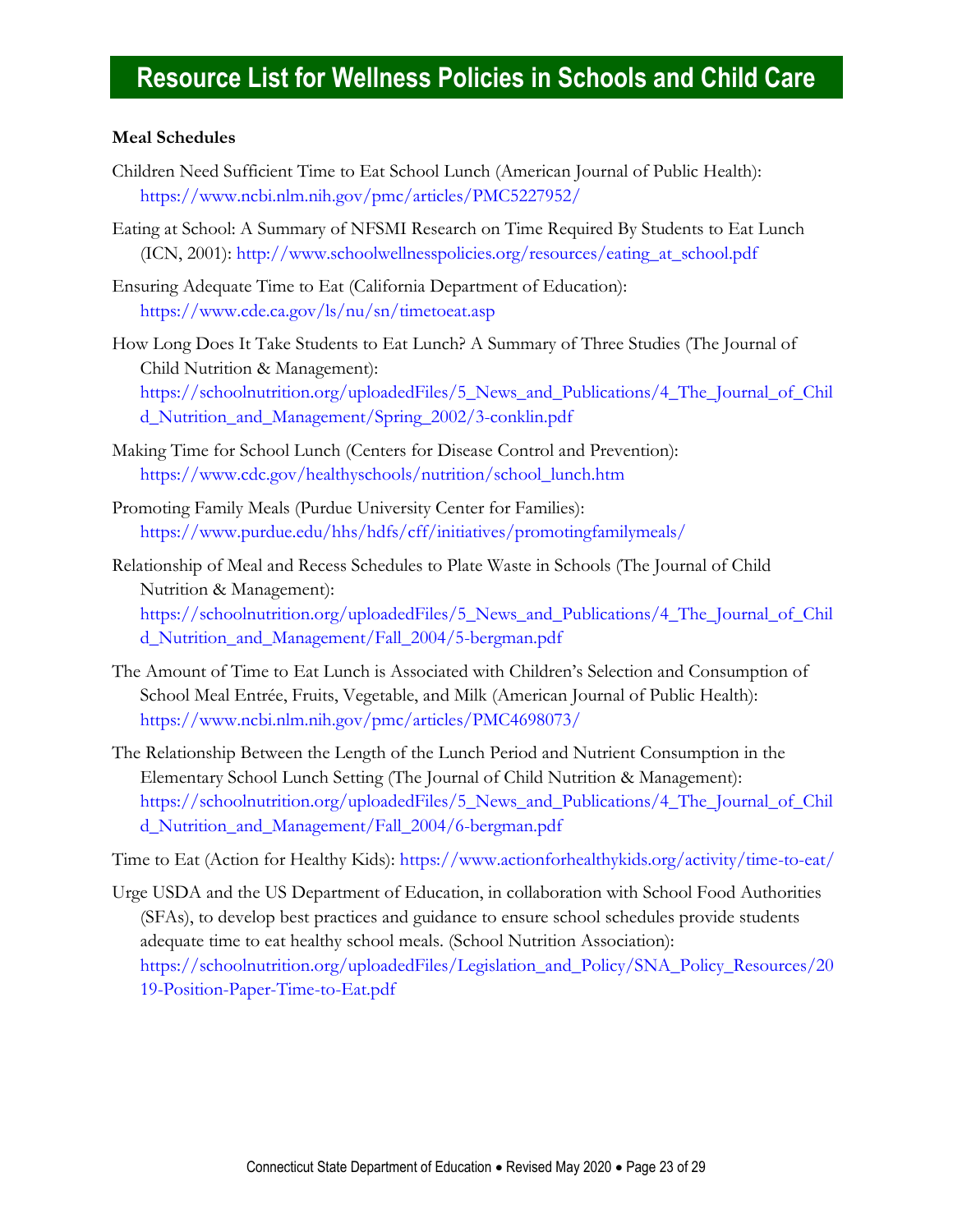### **Modeling Healthy Behaviors**

- 10 Tips :Be a Healthy Role Model for Children (USDA): <https://www.choosemyplate.gov/ten-tips-be-a-healthy-role-model>
- Be a Healthy Eating Role Model (Dairy Council of California): [https://www.healthyeating.org/Health-Wellness-Providers/Tip-Sheets/Be-a-Healthy-Eating-](https://www.healthyeating.org/Health-Wellness-Providers/Tip-Sheets/Be-a-Healthy-Eating-Role-Model)[Role-Model](https://www.healthyeating.org/Health-Wellness-Providers/Tip-Sheets/Be-a-Healthy-Eating-Role-Model)
- Healthy Eating Starts With Parent Role Models (Dairy Council of California): [https://www.healthyeating.org/Healthy-Kids/Kids-Healthy-Eating/Feeding-Your-](https://www.healthyeating.org/Healthy-Kids/Kids-Healthy-Eating/Feeding-Your-Family/Article-Viewer/Article/271/Healthy-Eating-Starts-with-Parent-Role-Models)[Family/Article-Viewer/Article/271/Healthy-Eating-Starts-with-Parent-Role-Models](https://www.healthyeating.org/Healthy-Kids/Kids-Healthy-Eating/Feeding-Your-Family/Article-Viewer/Article/271/Healthy-Eating-Starts-with-Parent-Role-Models)
- MODEL Health! Promoting Nutrition and Physical Activity in Children (Maryland State Department of Education): <https://healthymeals.fns.usda.gov/hsmrs/Maryland/MODELHealth.pdf>
- Role Modeling Action Guide: Promoting Healthy Eating and Physical Activity (Milwaukee County Nutrition and Physical Activity Coalition): [https://city.milwaukee.gov/health/MCNPAC-Role-](https://city.milwaukee.gov/health/MCNPAC-Role-Modeling-Action-Guide#.Xqi16GhKjIV)[Modeling-Action-Guide#.Xqi16GhKjIV](https://city.milwaukee.gov/health/MCNPAC-Role-Modeling-Action-Guide#.Xqi16GhKjIV)
- <span id="page-23-0"></span>Staff Role Modeling (Centers for Disease Control and Prevention): [https://www.cdc.gov/healthyschools/npao/staff\\_role\\_modeling.htm](https://www.cdc.gov/healthyschools/npao/staff_role_modeling.htm)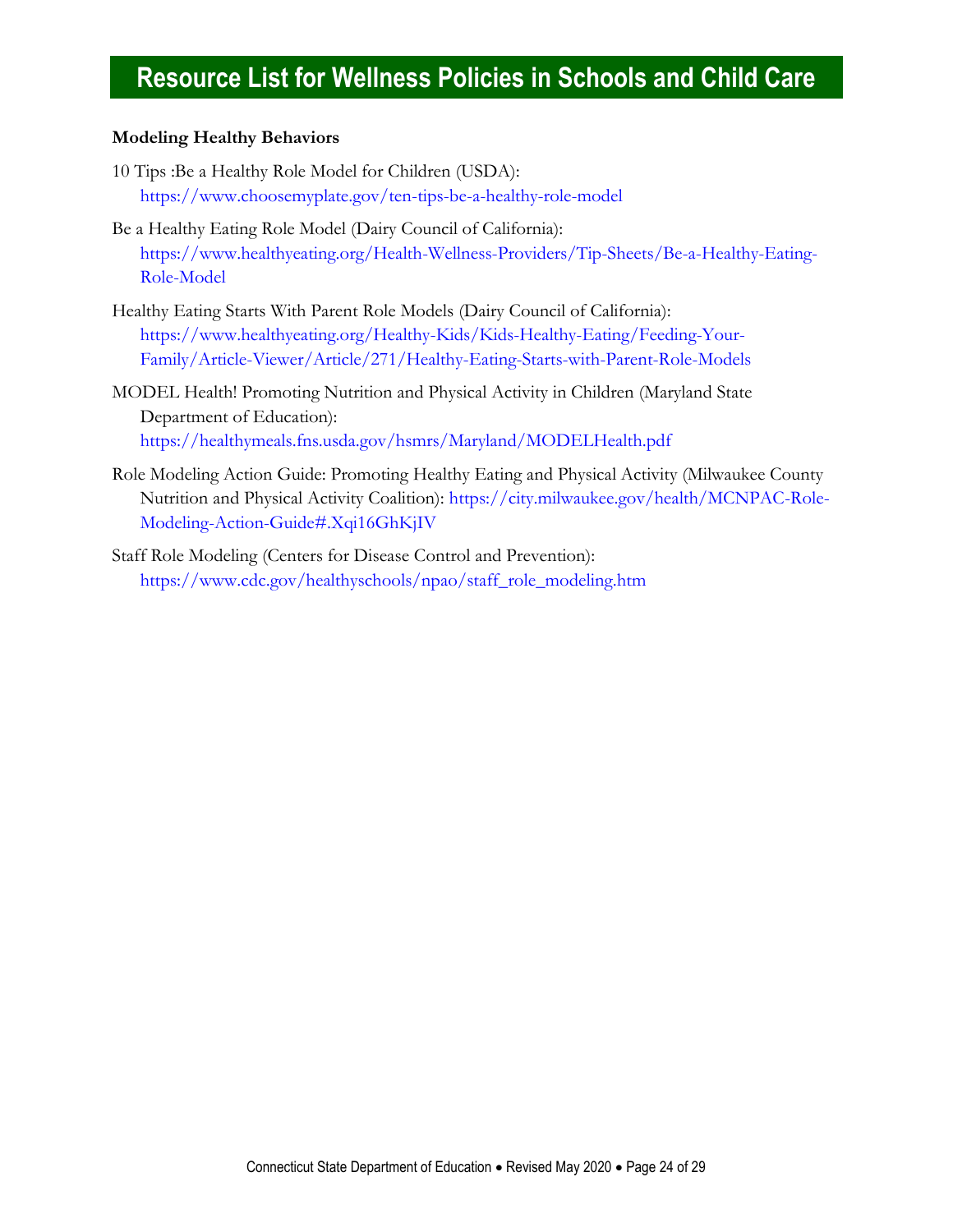### **Sample Policies**

- District Policy Establishing a Healthy Vending Program: A model policy to support wellness programs (ChangeLab Solutions): [https://www.changelabsolutions.org/product/district-policy](https://www.changelabsolutions.org/product/district-policy-establishing-healthy-vending-program)[establishing-healthy-vending-program](https://www.changelabsolutions.org/product/district-policy-establishing-healthy-vending-program)
- District Policy Restricting the Advertising of Food and Beverages Not Permitted to be Sold on School Grounds: Model policy language for limiting unhealthy marketing to students (ChangeLab Solutions): [https://www.changelabsolutions.org/product/food-beverage](https://www.changelabsolutions.org/product/food-beverage-marketing-school-wellness-policies)[marketing-school-wellness-policies](https://www.changelabsolutions.org/product/food-beverage-marketing-school-wellness-policies)
- Early Care and Education Physical Activity & Nutrition Templates and Policies (California Department of Public Health) [https://uccalfresh.ucdavis.edu/sites/g/files/dgvnsk2286/files/inline](https://uccalfresh.ucdavis.edu/sites/g/files/dgvnsk2286/files/inline-files/ECE%20PA%20and%20Nutrition%20Policy%204_17_17%20FINAL.pdf)[files/ECE%20PA%20and%20Nutrition%20Policy%204\\_17\\_17%20FINAL.pdf](https://uccalfresh.ucdavis.edu/sites/g/files/dgvnsk2286/files/inline-files/ECE%20PA%20and%20Nutrition%20Policy%204_17_17%20FINAL.pdf)
- Food & Beverage Marketing in School Wellness Policies: Model policy language for limiting unhealthy marketing to students (ChangeLab Solutions): [https://www.changelabsolutions.org/product/food-beverage-marketing-school-wellness](https://www.changelabsolutions.org/product/food-beverage-marketing-school-wellness-policies)[policies](https://www.changelabsolutions.org/product/food-beverage-marketing-school-wellness-policies)
- Model Healthy Beverage Vending Agreement: Improving the contract negotiating process (ChangeLab Solutions): [https://www.changelabsolutions.org/product/model-healthy-beverage](https://www.changelabsolutions.org/product/model-healthy-beverage-vending-agreement)[vending-agreement](https://www.changelabsolutions.org/product/model-healthy-beverage-vending-agreement)
- Model Local School Wellness Policy (Alliance for a Healthier Generation): <http://www.amchp.org/AboutTitleV/Resources/Documents/ModelWellnessPolicy.pdf>
- Putting Local School Wellness Policies into Action (Centers for Disease Control and Prevention): <https://www.cdc.gov/healthyschools/npao/pdf/schoolwellnessinaction.pdf>
- Sample Child Care Nutrition and Physical Activity Policies (CSDE): [https://portal.ct.gov/SDE/Nutrition/Child-Care-Nutrition-and-Physical-Activity-](https://portal.ct.gov/SDE/Nutrition/Child-Care-Nutrition-and-Physical-Activity-Policies/Documents)[Policies/Documents](https://portal.ct.gov/SDE/Nutrition/Child-Care-Nutrition-and-Physical-Activity-Policies/Documents)

### <span id="page-24-0"></span>**School Health Teams**

- [Effective School Health Advisory Councils: Moving from Policy to Action](http://www.nchealthyschools.org/nchealthyschools/htdocs/SHAC_manual.pdf) (North Carolina State Board of Education and Department of Public Instruction): [http://www.schoolwellnesspolicies.org/resources/NC\\_SHAC\\_FINAL.pdf](http://www.schoolwellnesspolicies.org/resources/NC_SHAC_FINAL.pdf)
- <span id="page-24-1"></span>Promoting Healthy Youth, Schools and Communities: A Guide to Community-School Health Advisory Councils (Iowa Department of Public Health): [http://www.schoolwellnesspolicies.org/resources/AGuideToCommunitySchoolHealthCouncils](http://www.schoolwellnesspolicies.org/resources/AGuideToCommunitySchoolHealthCouncils.pdf) [.pdf](http://www.schoolwellnesspolicies.org/resources/AGuideToCommunitySchoolHealthCouncils.pdf)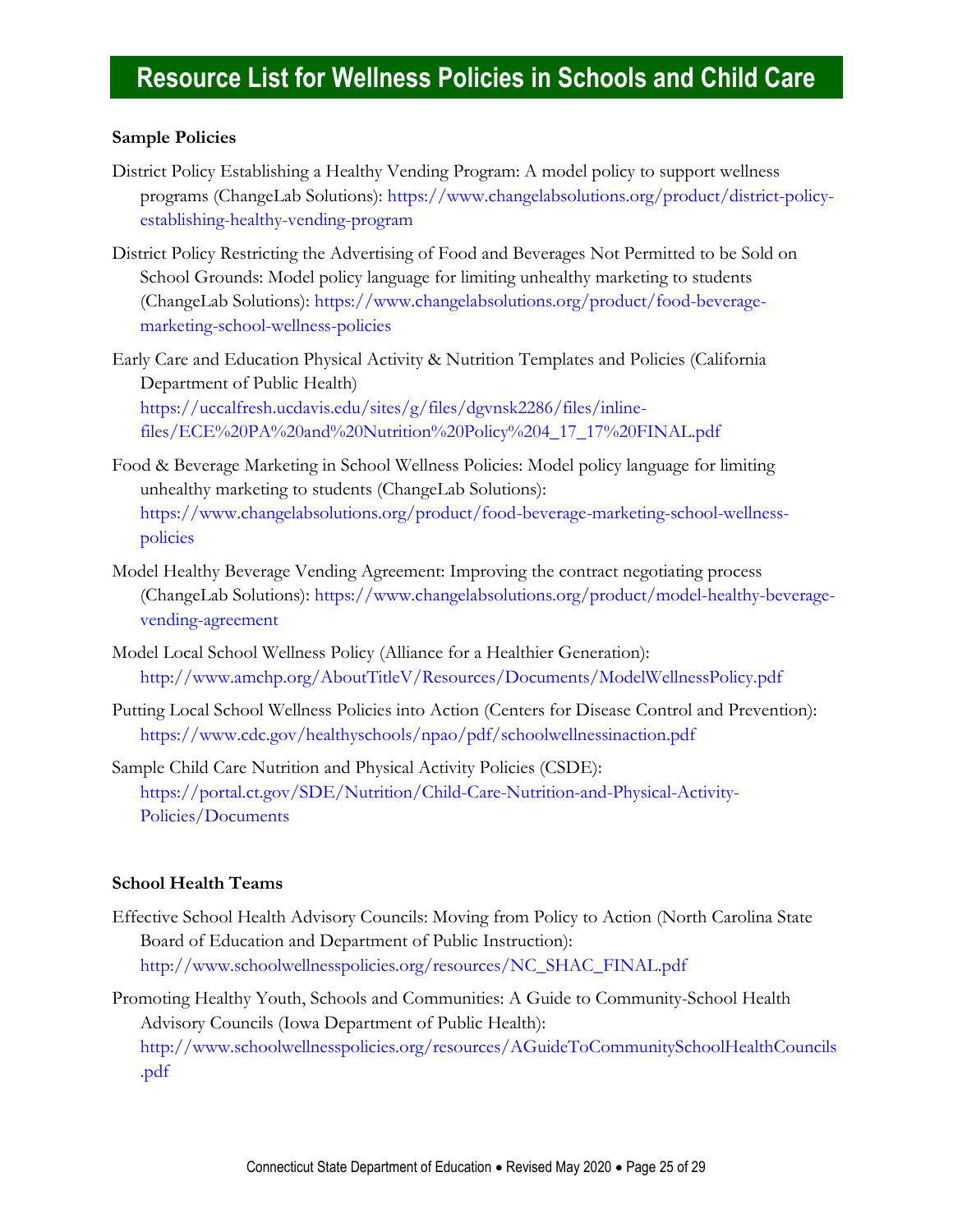#### **School Wellness Policy Requirements**

- Final Rule: Local School Wellness Policy Implementation Under the HHFKA of 2010: <https://www.fns.usda.gov/school-meals/fr-072916c>
- Healthy, Hunger-Free Kids Act of 2010: [https://fns-prod.azureedge.net/sites/default/files/PL\\_111-296.pdf](https://fns-prod.azureedge.net/sites/default/files/PL_111-296.pdf)

Healthy, Hunger-Free Kids Act Regulations (USDA):

- Local School Wellness Policy Implementation Under the Healthy, Hunger-Free Kids Act of 2010: Summary of the Final Rule (USDA): [https://fns-prod.azureedge.net/sites/default/files/tn/LWPsummary\\_finalrule.pdf](https://fns-prod.azureedge.net/sites/default/files/tn/LWPsummary_finalrule.pdf)
- School Wellness Policies (CSDE):<https://portal.ct.gov/SDE/Nutrition/School-Wellness-Policies>
- The Child Nutrition and WIC Reauthorization Act of 2004 (Public Law 108-265, Section 204): <https://www.govinfo.gov/content/pkg/PLAW-108publ265/pdf/PLAW-108publ265.pdf>
- USDA Policy Memo SP 24-2017: Local School Wellness Policy: Guidance and Q&As (USDA): <https://www.fns.usda.gov/school-meals/local-school-wellness-policy-guidance-and-qas>

#### <span id="page-25-0"></span>**Success Stories**

- Arizona Healthy School Environment Model Policy Implementation Pilot Study (Arizona State Department of Education):<https://files.eric.ed.gov/fulltext/ED485901.pdf>
- Don't Sell Us Short: Junk Food Marketing in Schools: Success Stories (Voices for Healthy Kids): <https://junkfoodmarketing.voicesforhealthykids.org/success-stories/>
- Making It Happen! School Nutrition Success Stories (USDA and Centers for Disease Control and Prevention):<https://www.cdc.gov/healthyschools/mih/index.htm>
- Schools and School Districts that Have Improved School Foods and Beverages and Not Lost Money (Center for Science in the Public Interest): [https://cspinet.org/sites/default/files/attachment/school\\_vending\\_machine\\_case\\_studies.pdf](https://cspinet.org/sites/default/files/attachment/school_vending_machine_case_studies.pdf)

Success Stories (Centers for Disease Control and Prevention): [https://www.cdc.gov/healthyschools/stories/success\\_stories.htm](https://www.cdc.gov/healthyschools/stories/success_stories.htm)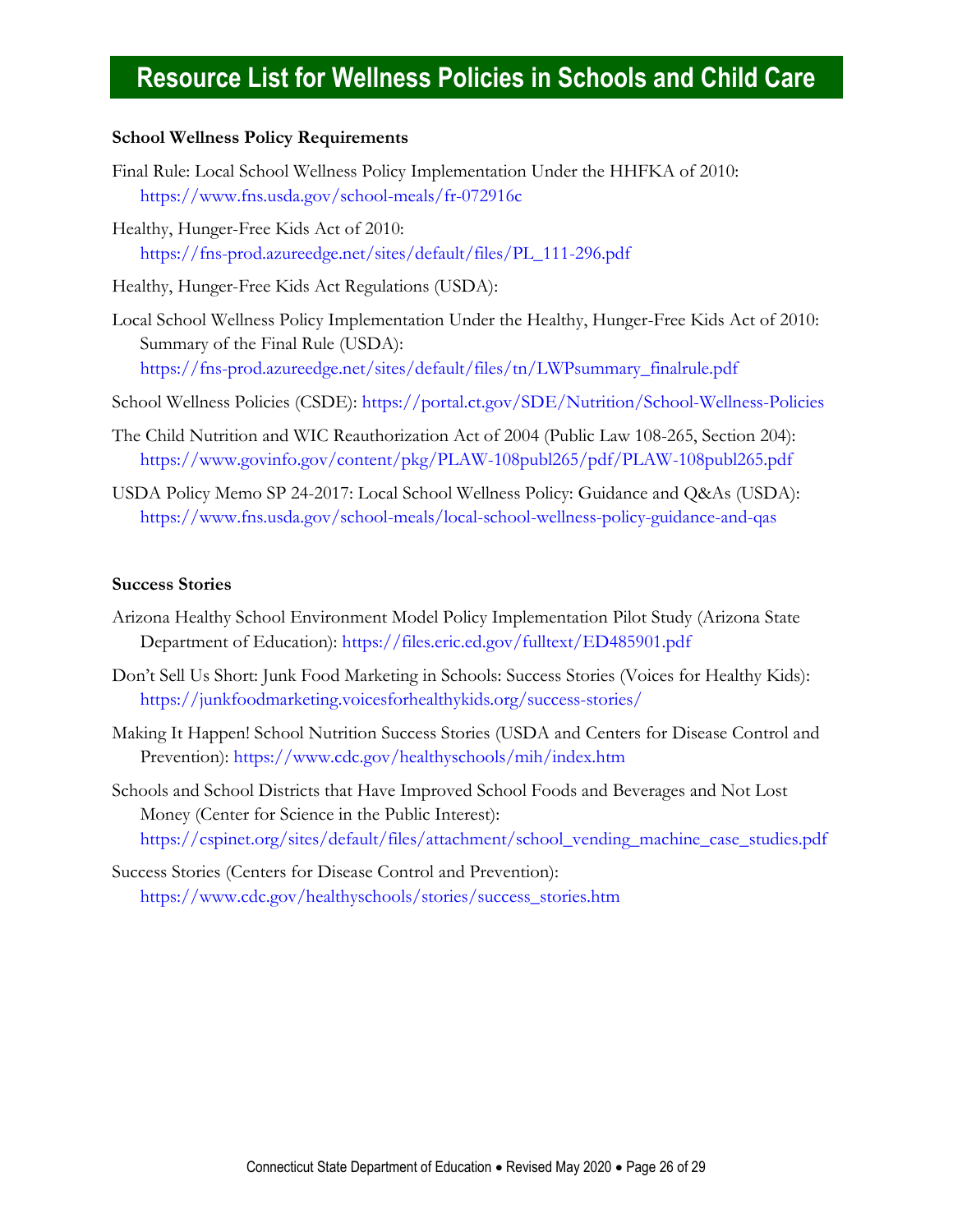### <span id="page-26-0"></span>**Whole School, Whole Community, Whole Child (WSCC)**

- A Coordinated Approach to Learning and Health Presentation Guide (National Association for Chronic Disease Directors): [https://www.rmc.org/wp](https://www.rmc.org/wp-content/uploads/2020/04/wscc_ppt_and_speaking_point-1.pptx)[content/uploads/2020/04/wscc\\_ppt\\_and\\_speaking\\_point-1.pptx](https://www.rmc.org/wp-content/uploads/2020/04/wscc_ppt_and_speaking_point-1.pptx)
- Addressing the needs of the Whole Child: Social, Emotional, Behavioral, and Physical Health, as well as Academic Achievement, in Connecticut's SRBI Process (CSDE Topical Brief 3, Scientific Research-Based Interventions): [https://portal.ct.gov/-/media/SDE/SRBI/topical\\_brief\\_3.pdf](https://portal.ct.gov/-/media/SDE/SRBI/topical_brief_3.pdf)
- Smart Guide 1: Heath Education (RMC Health): <https://www.rmc.org/wp-content/uploads/2020/01/1-Health-Education-Smart-Guide.pdf>
- Smart Guide 10: Community Engagement (RMC Health): [https://www.rmc.org/wp-content/uploads/2020/01/10-Community-Involvement-Smart-](https://www.rmc.org/wp-content/uploads/2020/01/10-Community-Involvement-Smart-Guide.pdf)[Guide.pdf](https://www.rmc.org/wp-content/uploads/2020/01/10-Community-Involvement-Smart-Guide.pdf)
- Smart Guide 2: Physical Education & Physical Activity (RMC Health): [https://www.rmc.org/wp-content/uploads/2020/01/2-Physical-Ed-and-Physical-Activity-](https://www.rmc.org/wp-content/uploads/2020/01/2-Physical-Ed-and-Physical-Activity-Smart-Guide.pdf)[Smart-Guide.pdf](https://www.rmc.org/wp-content/uploads/2020/01/2-Physical-Ed-and-Physical-Activity-Smart-Guide.pdf)
- Smart Guide 3: Nutrition Environment & Services (RMC Health): [https://www.rmc.org/wp-content/uploads/2020/01/3-Nutrition-Environment-and-Services-](https://www.rmc.org/wp-content/uploads/2020/01/3-Nutrition-Environment-and-Services-Smart-Guide.pdf)[Smart-Guide.pdf](https://www.rmc.org/wp-content/uploads/2020/01/3-Nutrition-Environment-and-Services-Smart-Guide.pdf)
- Smart Guide 4: Health Services (RMC Health): <https://www.rmc.org/wp-content/uploads/2020/01/4-Health-Services-Smart-Guide.pdf>
- Smart Guide 5: Counseling, Psychological & Social Services (RMC Health): <https://www.rmc.org/wp-content/uploads/2020/01/5-Counseling-Smart-Guide.pdf>
- Smart Guide 6: Social & Emotional Climate (RMC Health): [https://www.rmc.org/wp-content/uploads/2020/01/6-Social-and-Emotional-Climate-Smart-](https://www.rmc.org/wp-content/uploads/2020/01/6-Social-and-Emotional-Climate-Smart-Guide.pdf)[Guide.pdf](https://www.rmc.org/wp-content/uploads/2020/01/6-Social-and-Emotional-Climate-Smart-Guide.pdf)
- Smart Guide 7: Physical Environment (RMC Health): <https://www.rmc.org/wp-content/uploads/2020/01/7-physical-environment-smart-guide.pdf>
- Smart Guide 8: Employee Wellness (RMC Health): <https://www.rmc.org/wp-content/uploads/2020/01/8-Employee-Wellness-Smart-Guide.pdf>
- Smart Guide 9: Family Engagement (RMC Health): [https://www.rmc.org/p-content/uploads/2020/01/9-Family-Engagement-Smart-Guide.pdf](https://www.rmc.org/wp-content/uploads/2020/01/9-Family-Engagement-Smart-Guide.pdf)
- The Whole Child (ASCD):<http://www.wholechildeducation.org/>
- The Whole School, Whole Community, Whole Child Model: A Guide to Implementation (National Association of Chronic Disease Directors): [https://cdn.ymaws.com/www.chronicdisease.org/resource/resmgr/school\\_health/NACDD\\_T](https://cdn.ymaws.com/www.chronicdisease.org/resource/resmgr/school_health/NACDD_TheWholeSchool_FINAL.pdf) [heWholeSchool\\_FINAL.pdf](https://cdn.ymaws.com/www.chronicdisease.org/resource/resmgr/school_health/NACDD_TheWholeSchool_FINAL.pdf)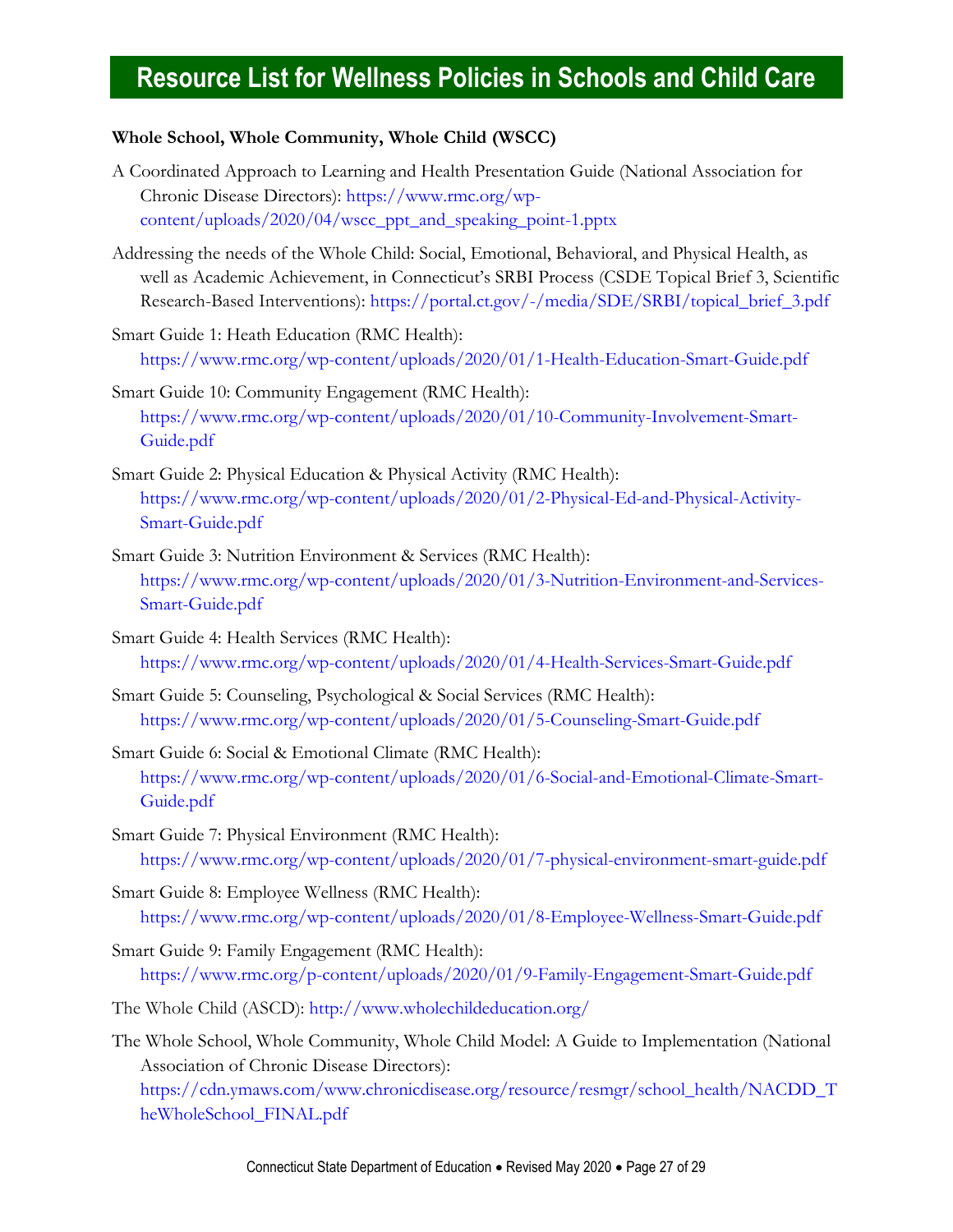- Whole School, Whole Community, Whole Child (ASCD): <http://www.ascd.org/programs/learning-and-health/wscc-model.aspx>
- Whole School, Whole Community, Whole Child (Centers for Disease Control and Prevention): <https://www.cdc.gov/healthyschools/wscc/index.htm>
- Whole School, Whole Community, Whole Child (CSDE): <https://portal.ct.gov/SDE/WSCC/Whole-School-Whole-Community-Whole-Child>
- Whole School, Whole Community, Whole Child Model (Action for Heathy Kids): <https://www.actionforhealthykids.org/whole-school-whole-community-whole-child/>
- Whole School, Whole Community, Whole Child: A Collaborative Approach to Learning and Health (ASCD and Centers for Disease Control and Prevention): [http://www.ascd.org/ASCD/pdf/siteASCD/publications/wholechild/wscc-a-collaborative](http://www.ascd.org/ASCD/pdf/siteASCD/publications/wholechild/wscc-a-collaborative-approach.pdf)[approach.pdf](http://www.ascd.org/ASCD/pdf/siteASCD/publications/wholechild/wscc-a-collaborative-approach.pdf)